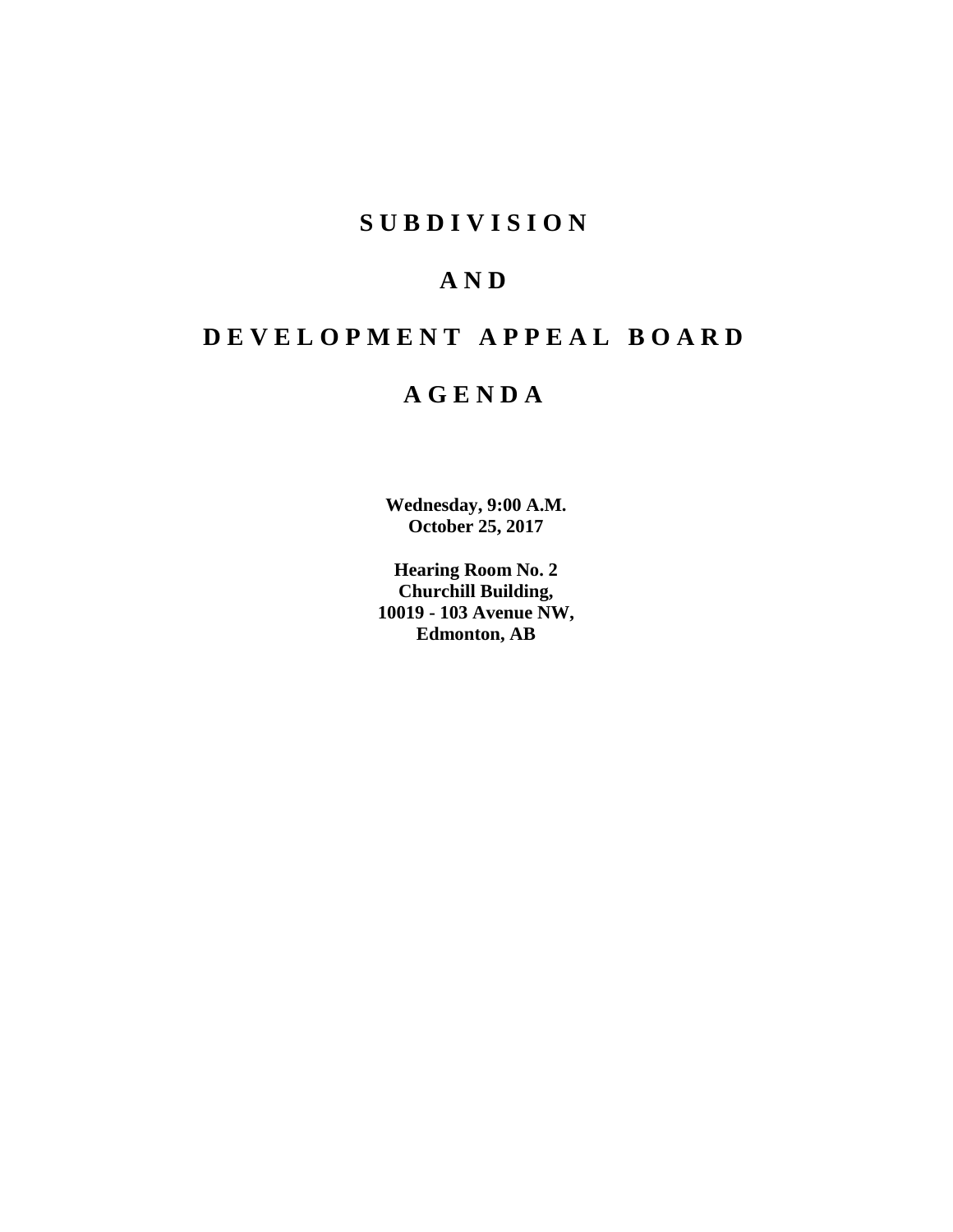# **SUBDIVISION AND DEVELOPMENT APPEAL BOARD HEARING ROOM NO. 2**

| $\mathbf I$  | 9:00 A.M.  | SDAB-D-17-193 |                                                                                                                                                                                           |
|--------------|------------|---------------|-------------------------------------------------------------------------------------------------------------------------------------------------------------------------------------------|
|              |            |               | To install (1) Fascia Minor Digital On-premises<br>Off-premises Sign                                                                                                                      |
|              |            |               | 6024 - Gateway Boulevard NW<br>Project No.: 239130502-001                                                                                                                                 |
| $\mathbf{I}$ | 10:30 A.M. | SDAB-D-17-194 |                                                                                                                                                                                           |
|              |            |               | To construct exterior alterations to a Single<br>Detached House (construct new Parking Area in<br>Side Yard and Driveway access to 102 Street)                                            |
|              |            |               | 12904 - 102 Street NW<br>Project No.: 255312636-001                                                                                                                                       |
| III          | 1:30 P.M.  | SDAB-D-17-195 |                                                                                                                                                                                           |
|              |            |               | To change the Use of a portion of an existing<br>building from General Industrial to a Specialty<br>Foods Service Use (9 square metres of Public<br>Space - Boss Pizza and Roti on Wheel) |
|              |            |               | 10404 - 64 Avenue NW<br>Project No.: 256829518-001                                                                                                                                        |
|              | NOTE:      |               | Unless otherwise stated, all references to "section numbers" refer to<br>the authority under the Edmonton Zoning Bylaw 12800.                                                             |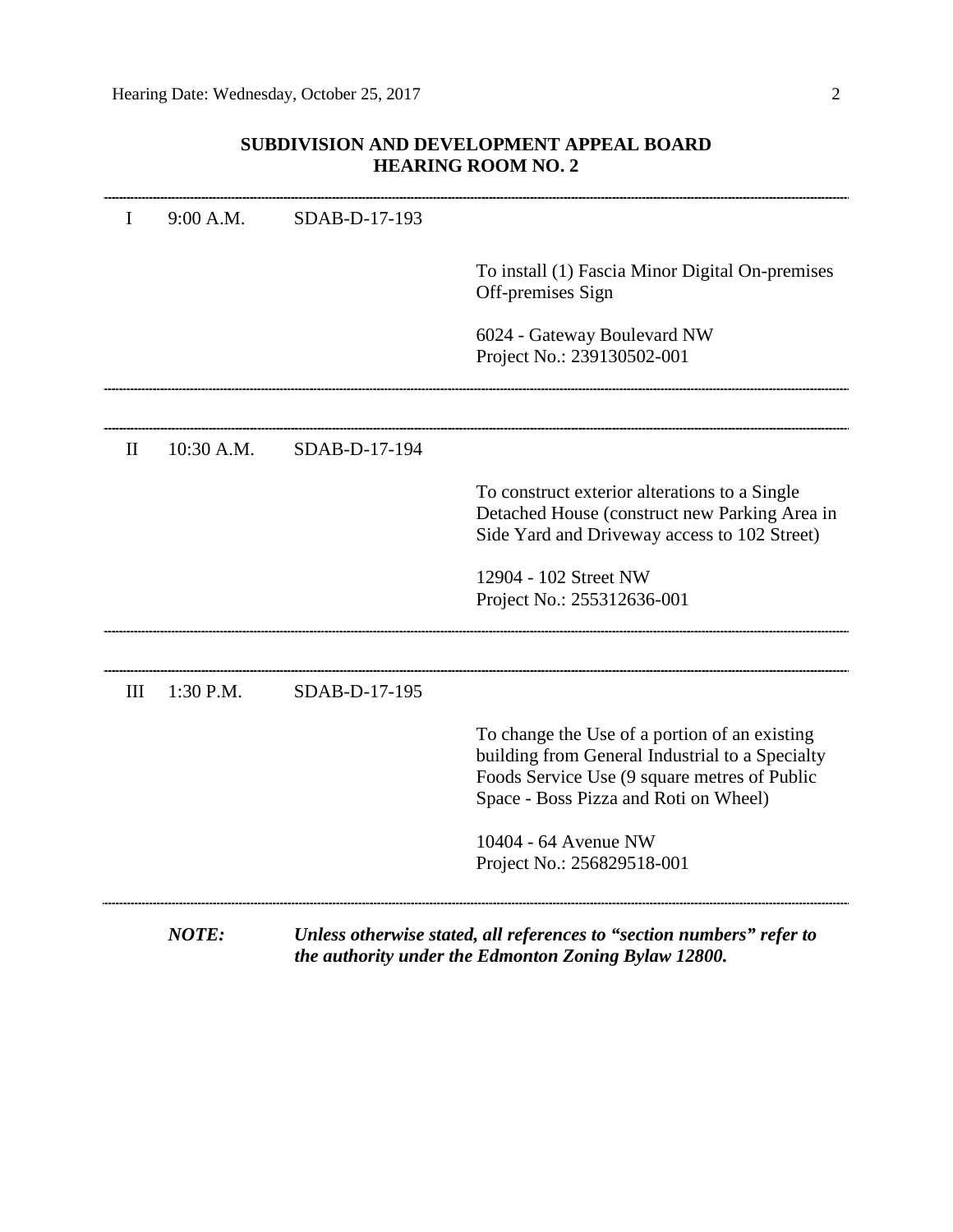| <u>ITEM I: 9:00 A.M.</u> |                                                        | FILE: SDAB-D-17-193                                                |
|--------------------------|--------------------------------------------------------|--------------------------------------------------------------------|
|                          | AN APPEAL FROM THE DECISION OF THE DEVELOPMENT OFFICER |                                                                    |
|                          | <b>APPELLANT:</b>                                      |                                                                    |
|                          | <b>APPLICATION NO.:</b>                                | 239130502-001                                                      |
|                          | <b>APPLICATION TO:</b>                                 | Install (1) Fascia Minor Digital On-<br>premises Off-premises Sign |
|                          | <b>DECISION OF THE</b><br>DEVELOPMENT AUTHORITY:       | Refused                                                            |
|                          | <b>DECISION DATE:</b>                                  | September 14, 2017                                                 |
|                          | <b>DATE OF APPEAL:</b>                                 | September 28, 2017                                                 |
|                          | <b>MUNICIPAL DESCRIPTION</b><br>OF SUBJECT PROPERTY:   | 6024 - Gateway Boulevard NW                                        |
|                          | <b>LEGAL DESCRIPTION:</b>                              | Plan 4980MC Blk 79                                                 |
|                          | ZONE:                                                  | (IH) Heavy Industrial Zone                                         |
|                          | <b>OVERLAY:</b>                                        | N/A                                                                |
|                          | STATUTORY PLAN:                                        | N/A                                                                |
|                          |                                                        |                                                                    |

# *Grounds for Appeal*

The Appellant provided the following reasons for appealing the decision of the Development Authority:

The Applicant respectfully requests that the permit application be granted for at least the reasons given below. The Applicant (Lumican Corp.) is a small Canadian company who specializes in selling and installing Canadian-made LED lighting. The proposed development is this company's first sign, and due to inadvertence the sign has already been installed though not energized. Variance should be granted because a) the development is consistent with its surroundings, b) the development will not contribute to the proliferation of signs, and c) the development is consistent with the Calgary Trail Land Use Study.

The proposed development, namely a fascia-mounted minor digital sign, is consistent with the scale and architectural character of the supporting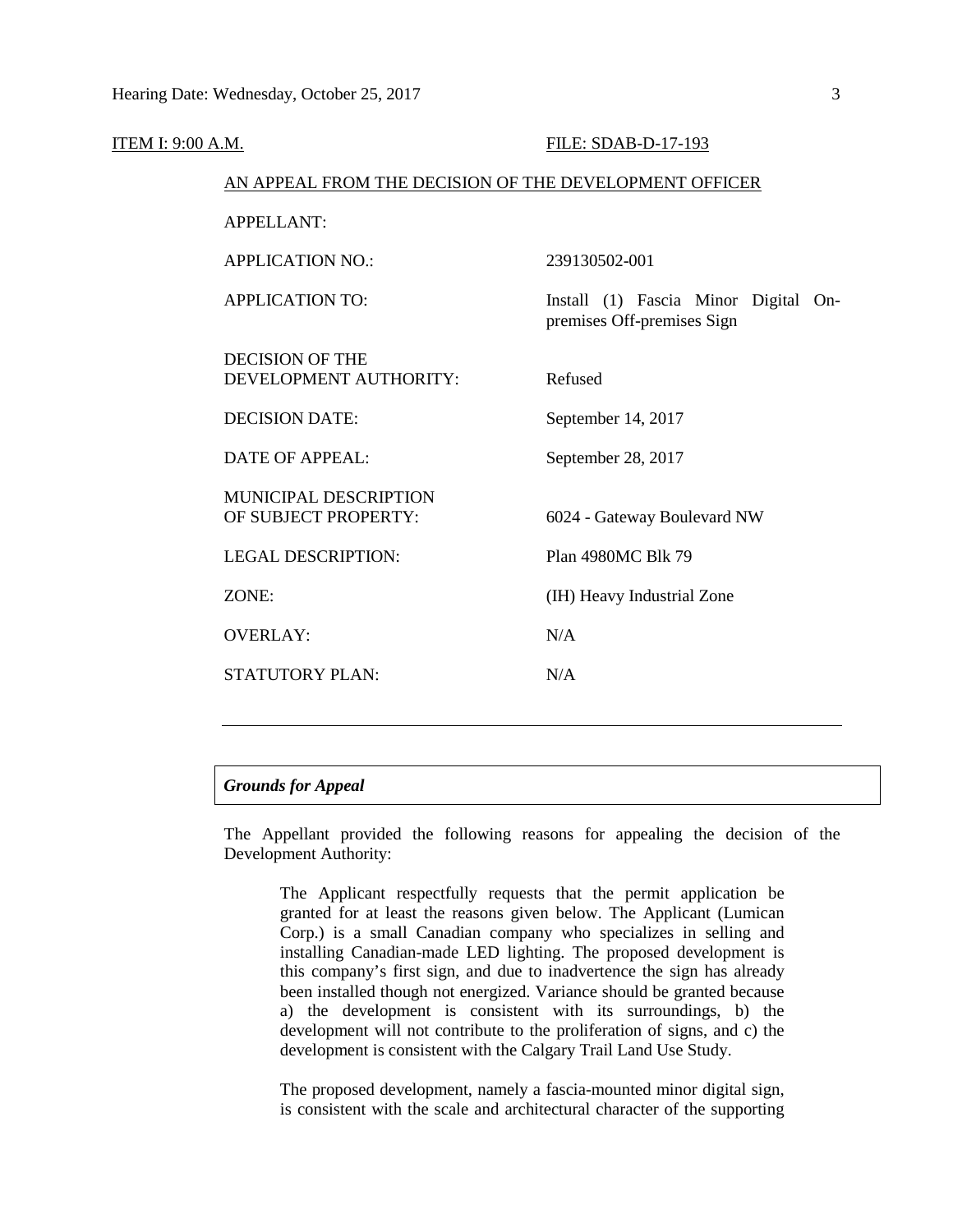building and the land use characteristics of the surrounding development, which is a heavy industrial (IH) zone consisting of strip malls and industrial warehouses. The present zone is not in close proximity with any residential properties or zones.

Regarding the first reason for refusal, the Applicant requests variance of section  $59G.3(5)(d)$  and  $59G.3(6)(e)$  of the bylaw to permit the sign to be installed 65m away from a minor digital off-premises sign towards the NE. The Applicant has committed to making the permit conditional upon removal of the freestanding static off-premises sign 42m to the south and located on the same parcel of land owned by Applicant. Thus, the proposed sign fails to lead to a proliferation of signs, because the development creates no net increase in signs within the zone. Moreover, the proposed development is on the opposite side of the road of the sign 65m to the north east, and is still close enough (165m) to the next closest sign of relevance to the south such that no gap is created for a further sign to be installed to the south without violating the 100m minimum separation distance between signs. The sign will also be dedicated in part to providing on-premises advertising, which reduces impact upon neighbouring properties and provides a direct benefit to consumers. Thus, the proposed development will neither unduly interfere with the amenities of the neighbourhood, nor materially interfere with or affect the use, enjoyment or value of neighbouring properties. Travelers who frequent the zone are accustomed to seeing digital signs in close proximity to one another, with one example of this being the sign 65m to the north east, as such sign is approximately 5m from a fascia-mounted minor digital sign. By contrast, a refusal will create unnecessary hardship and practical difficulties to the Applicant as the present fascia sign that is the subject of the proposed development will need to be removed, the wall will need to be repaired, and the custom fabricated digital sign frame will be rendered useless. In addition, the sign cannot be moved further south without losing its character as a fascia sign, because the sign is already located on the far south end of the building. A fascia sign differs from a freestanding sign in that a consumer is inherently more likely to associate advertising on a fascia sign as being located within the building supporting the fascia sign. The Applicant is a small Canadian company who would like to leverage the increased visual appeal and customer draw effect of a fascia sign to advertise its business. A refusal will thus cause further unnecessary hardship to the Applicant because the Applicant will lose the benefit of a fascia on-premises sign.

Regarding the second reason for refusal, the Applicant submits that the proposed development is consistent with section 3.4(b)(ii) of the Calgary Trail Land Use Study, and at any rate the Board is not bound by the study. The Calgary Trail Land Use Study does not forbid fascia signs by contrast the study encourages the Applicant's proposal to replace an old static sign with a newer, modern, minor digital sign. The study also does not apply to the proposed development, which restricts "freestanding billboards", which does not describe the Applicant's proposed fascia on-premises off-premises sign. Finally, the study is not a statutory plan and thus the Board is not bound by the study.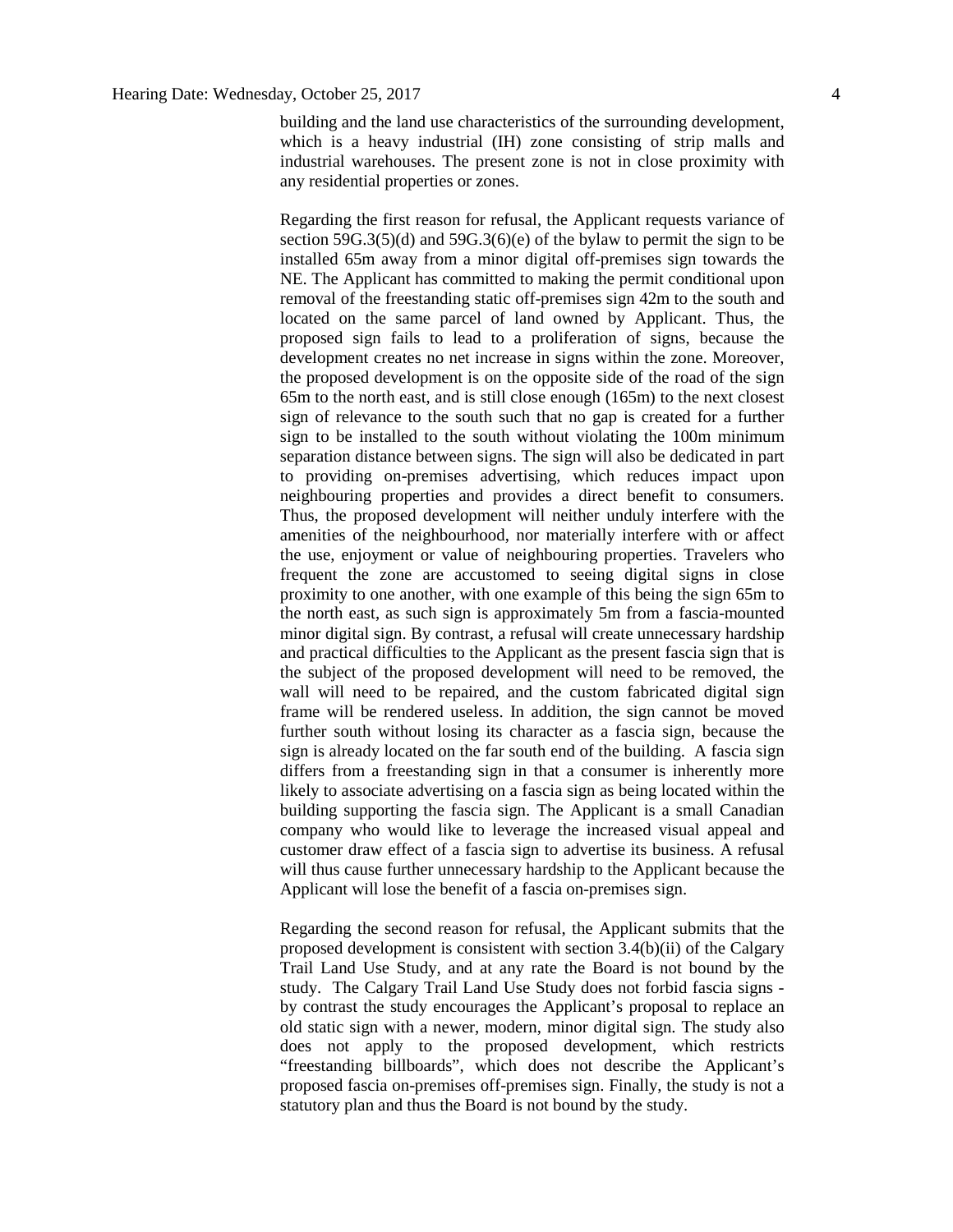# *General Matters*

### **Appeal Information:**

The *Municipal Government Act*, RSA 2000, c M-26 states the following:

# **Grounds for Appeal**

**685(1)** If a development authority

- (a) fails or refuses to issue a development permit to a person,
- (b) issues a development permit subject to conditions, or
- (c) issues an order under section 645,

the person applying for the permit or affected by the order under section 645 may appeal to the subdivision and development appeal board.

#### **Appeals**

**686(1)** A development appeal to a subdivision and development appeal board is commenced by filing a notice of the appeal, containing reasons, with the board within 14 days,

- (a) in the case of an appeal made by a person referred to in section 685(1), after
	- (i) the date on which the person is notified of the order or decision or the issuance of the development permit, or

…

# **Hearing and Decision**

**687(3)** In determining an appeal, the subdivision and development appeal board

…

(a.1) must comply with the land use policies and statutory plans and, subject to clause (d), the land use bylaw in effect;

…

(c) may confirm, revoke or vary the order, decision or development permit or any condition attached to any of them or make or substitute an order, decision or permit of its own;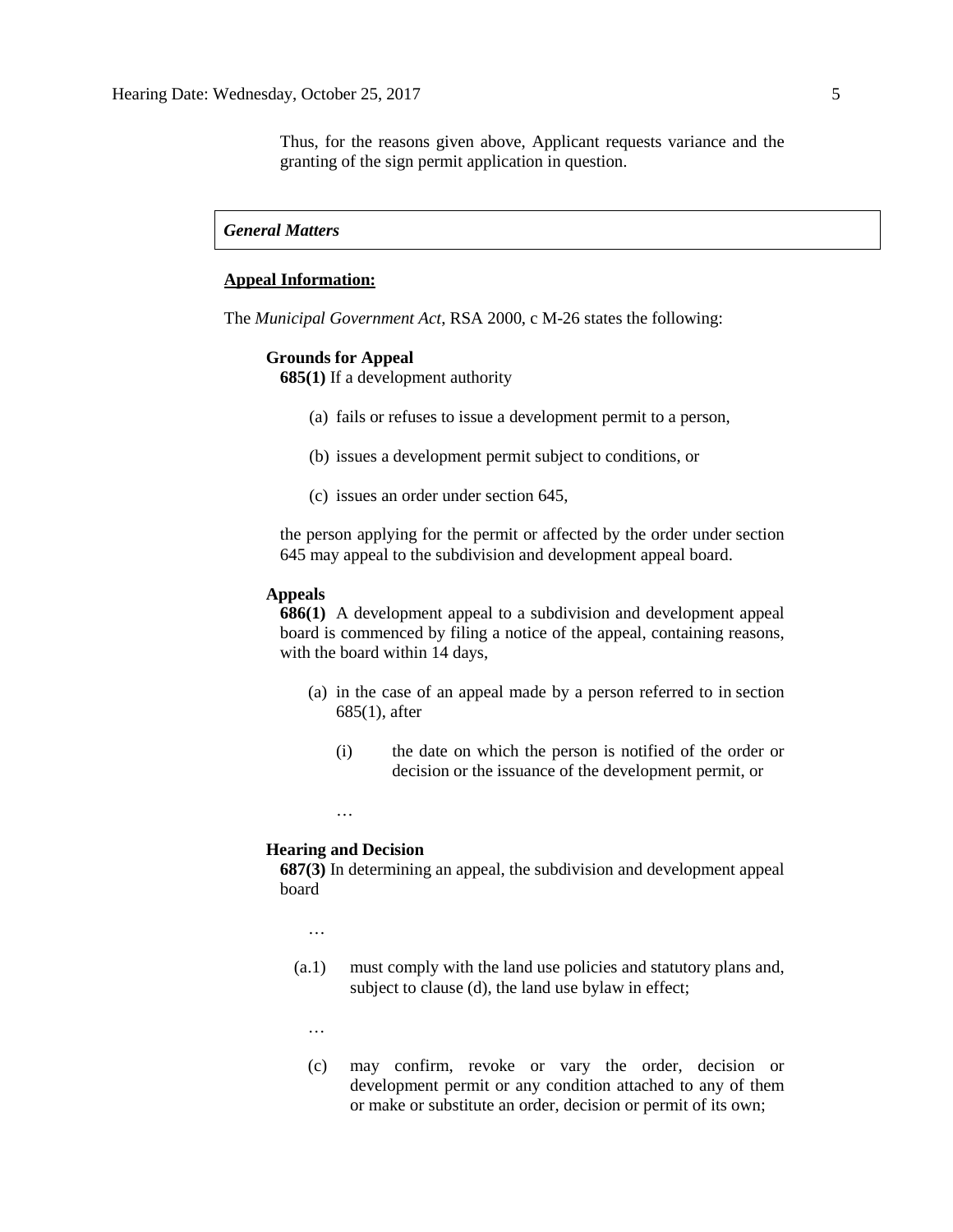- (d) may make an order or decision or issue or confirm the issue of a development permit even though the proposed development does not comply with the land use bylaw if, in its opinion,
	- (i) the proposed development would not
		- (A) unduly interfere with the amenities of the neighbourhood, or
		- (B) materially interfere with or affect the use, enjoyment or value of neighbouring parcels of land,

and

(ii) the proposed development conforms with the use prescribed for that land or building in the land use bylaw.

#### **Definitions**

**616(dd)** In this Part,

"statutory plan" means an intermunicipal development plan, a municipal development plan, an area structure plan and an area redevelopment plan adopted by a municipality under Division 4.

# **General Provisions from the** *Edmonton Zoning Bylaw:*

Under section 430.3(17), **Minor Digital On-premises Off-premises Signs** is a **Discretionary Use** in the (IH) Heavy Industrial Zone.

Under section 7.9(7), **Minor Digital On-premises Off-premises Signs** means:

any Sign that is remotely changed on or off Site and has a Message Duration greater than or equal to 6 seconds. Minor Digital On-premises Off-premises Signs incorporate a technology or method allowing the Sign to change Copy without having to physically or mechanically replace the Sign face or its components. The Copy on such Sign may include Copy from Minor Digital On-premises Signs and Minor Digital Off-premises Signs.

Under section 6.2(7), **Fascia Signs** means:

any Sign painted on or attached to an exterior building wall, or any other permitted structure, on which a two dimensional representation may be placed, so that the Sign does not extend more than 40 [cm](javascript:void(0);) out from the wall or structure nor beyond the horizontal limits of the wall. Fascia Signs may or may not be permanent. This definition includes banners or any other two dimensional medium;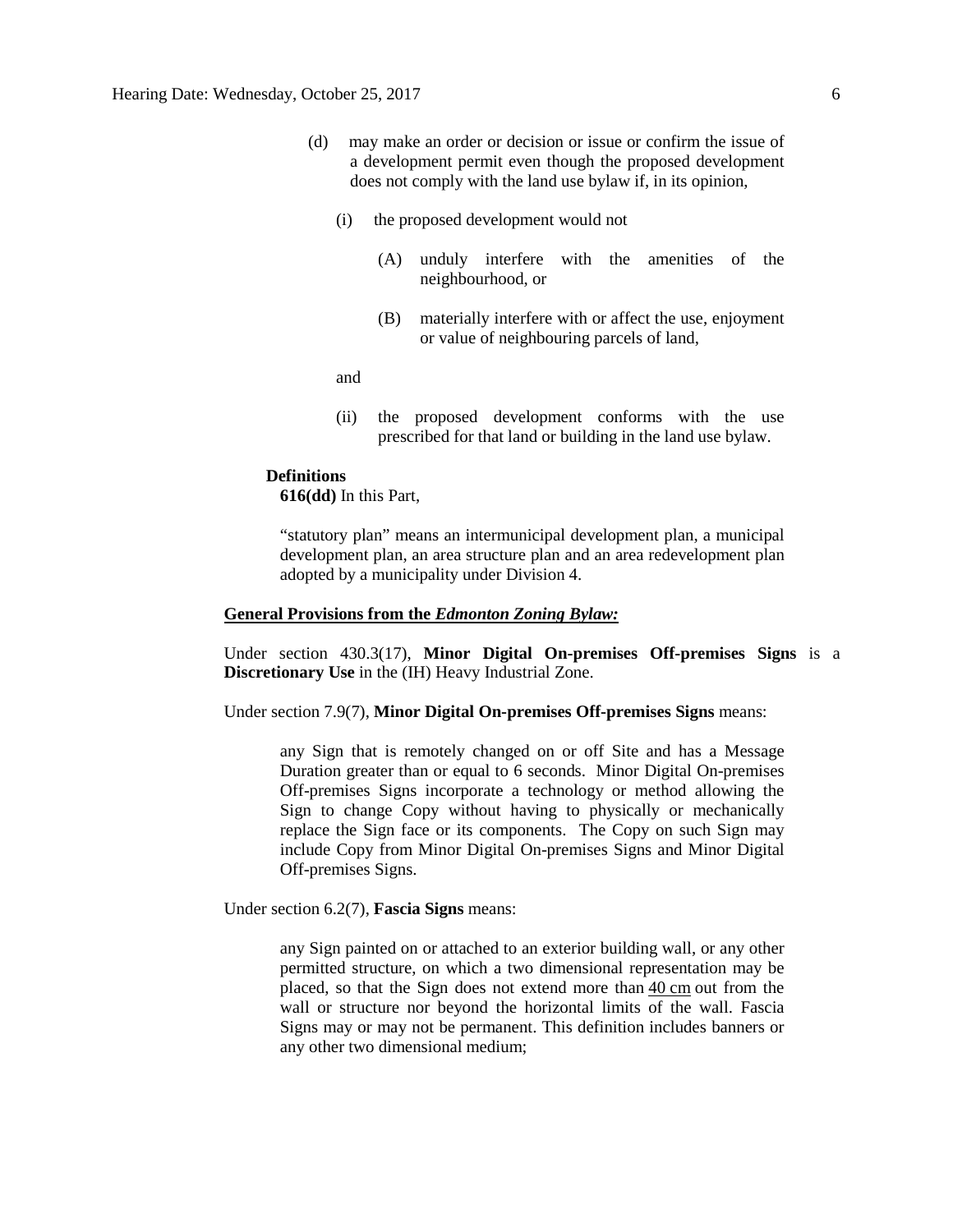

Section 430.4(8) states "Signs shall comply with the regulations found in Schedule 59G."

Section 430.1 states that the **General Purpose** of the **(IH) Heavy Industrial Zone** is:

to provide for industrial Uses that, due to their appearance, noise, odour, risk of toxic emissions, or fire and explosion hazards are incompatible with residential, commercial, and other land Uses. This Zone should normally be located on the interior of industrial or agricultural areas, such that it does not interfere with the safety, Use, amenity or enjoyment of any surrounding Zones.

# *Schedule 59G Sign Regulations*

Schedule 59G.3(6) states:

Minor Digital On-premises Off-premises Signs and Minor Digital Offpremises Signs shall be subject to the following regulations:

- a. proposed Signs are prohibited in the civic centre area bounded by 105 Avenue to the north, the North Saskatchewan River Valley to the south, 97 Street to the east, and 100 Street to the west;
- b. the maximum Height shall be  $8.0 \text{ m}$ ;
- c. the maximum Width shall be [16.0 m;](javascript:void(0);)
- d. the maximum Area shall be:
	- i. [65.0 m2,](javascript:void(0);) to a maximum of 25% wall coverage for proposed Signs that are Fascia Signs; or
	- ii. [65.0 m2](javascript:void(0);) for proposed Signs that are Freestanding Signs. The maximum combined Area of Digital Sign Copy and any other type of Copy on the same Sign face shall not exceed [65.0 m2;](javascript:void(0);)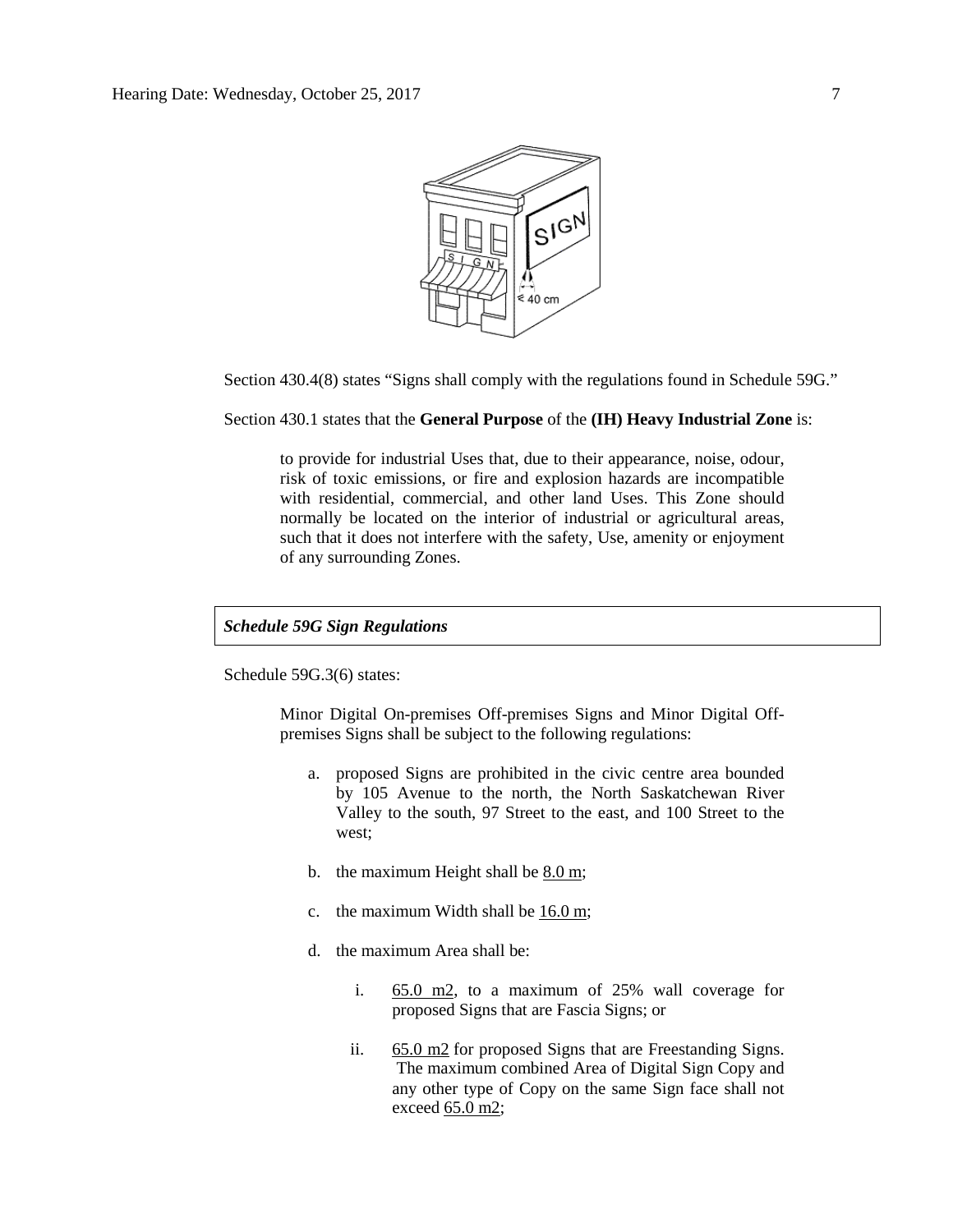| Proposed Sign Area                                                 | Minimum<br>separation<br>distance |
|--------------------------------------------------------------------|-----------------------------------|
|                                                                    | from Digital<br>Signs             |
|                                                                    | greater than                      |
|                                                                    | $8.0 \text{ m}^2$ or other Off-   |
|                                                                    | premises Sign                     |
| Greater than $8.0 \text{ m}^2$ to less                             | $100 \text{ m}$                   |
| than $20 \text{ m}^2$                                              |                                   |
| $\overline{20 \text{ m}^2}$ to $\frac{40 \text{ m}^2}{\text{m}^2}$ | $200 \text{ m}$                   |
| Greater than 40 $m2$                                               | )() m                             |

e. proposed Sign locations shall be separated from any other Digital Sign greater than  $8.0 \text{ m}^2$  or Off-premises Sign as follows:

The separation shall be applied from the larger Off-premises Sign or Digital Sign location.

- f. the top of proposed Signs that are Fascia Signs shall not extend more than  $30 \text{ cm}$  above the building roof or parapet wall;
- g. proposed Signs that are Fascia Signs shall have structural elements concealed from view;
- h. proposed Signs that are Fascia Signs shall not extend more than  $40 \text{ cm}$  out from the wall or structure and shall not extend beyond the horizontal limits of the wall;
- i. proposed Signs that are Fascia Signs extending over a public right-of-way or passageway intended for pedestrian travel shall maintain a minimum clearance of [2.4 m;](javascript:void(0);)
- j. proposed Signs with an Area greater than  $8.0 \text{ m}^2$ shall not be located within any Setback;
- k. the maximum number of Freestanding On-premises Signs, Roof On-premises Signs, Major Digital Signs, Minor Digital Onpremises Signs, Minor Digital On-premises Off-premises Signs and Minor Digital Off-premises Signs on a Site shall be four; and
- l. an application for the renewal of a Sign with a lawful permit existing at the time of the passage of Bylaw 15892 will not be refused for the sole reason that it does not comply with all development regulations of this Bylaw. Application renewals shall demonstrate that the Sign meets the automatic light level controls outlined in Section 59.2(5) and traffic safety regulations in Section 59.2(2).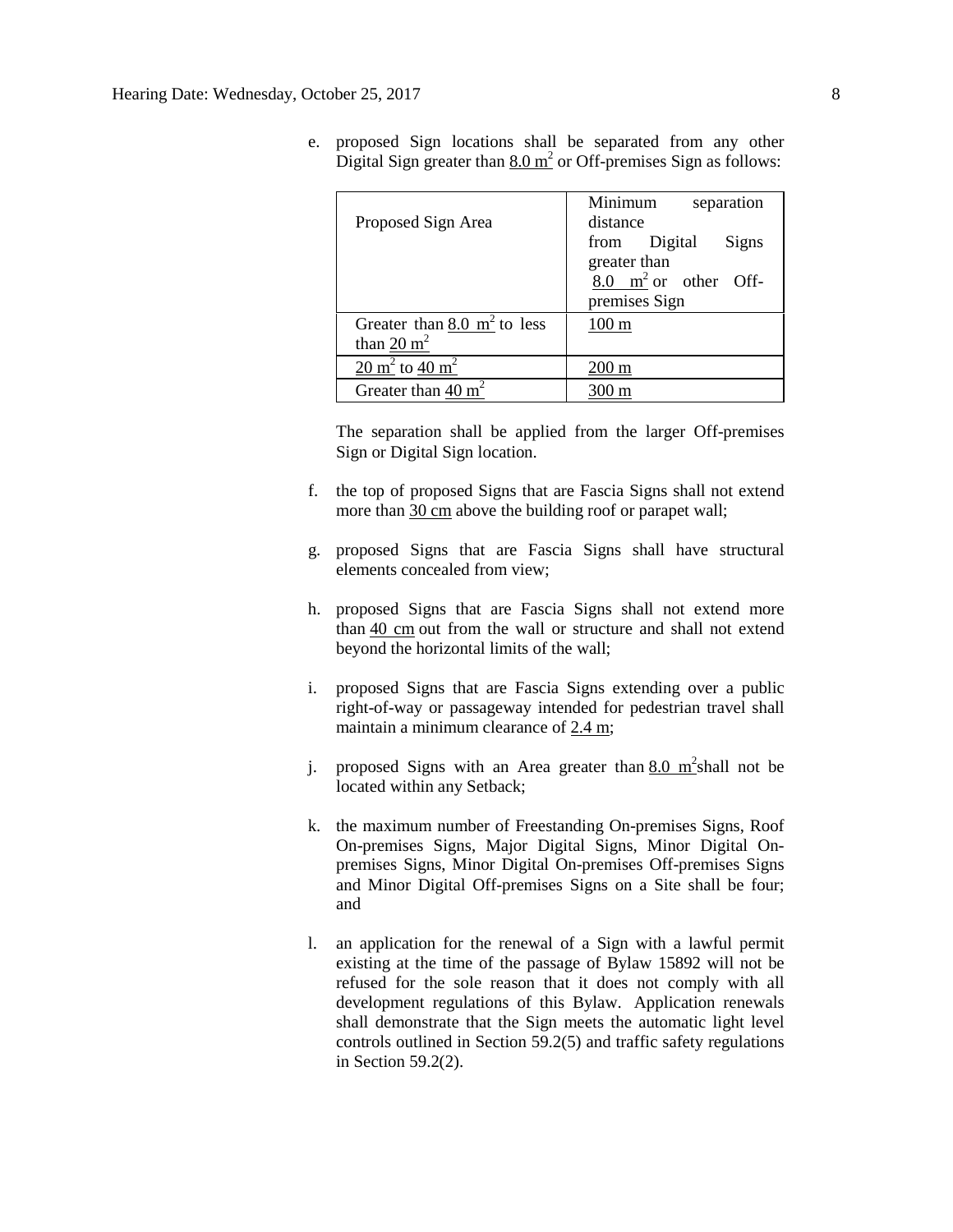Under section 6.2(24), **Sign Area** means:

the entire area of the Sign on which Copy is intended to be placed. In the case of double-faced or multi-faced Sign, only half of the area of each face of the Sign used to display advertising Copy shall be used in calculating the total Sign Area.

# **Development Officer's Determination**

**1) Proposed Sign locations shall be separated from any other Digital Sign greater than 8.0 m2 or Off-premises Signs. If the proposed Sign Area is greater than 8.0m2 to less than 20m2 the minimum separation distance from Digital Signs greater than 8.0 m2 or other Off-premises Sign shall be 100m.The separation shall be applied from the larger Off-premises Sign or Digital Sign location. (Reference Section 59G.3(5)(d))**

**Required Separation: 100 m**

**Proposed Separation: 65 m to Minor Digital Off-premises Sign towards NE & 42 m to Freestanding Off-premises Sign towards South.**

**In the opinion of the Development Officer, the deficiency of separation distance between the proposed and existing Digital or Off-premises Signs results in proliferation of signage contrary to the intent of Section 59G.3(6)(e) of the Edmonton Zoning Bylaw.**

**2) The proposed sign is located within the Calgary Trail Land Use Study. Section 3.4(b)(ii) of the Calgary Trail Land Use Study states that ?greater attention shall be given to improving the location, siting, signage comprehendibility and design of signage in the corridor by discouraging the use of portable signs and free-standing billboards? (billboards are considered Off-premises signs).** 

**The proposed Minor Digital Off-premises Sign is contrary to Section 3.4(b)(ii) of the Calgary Trail Land Use Study.** [unedited]

#### Notice to Applicant/Appellant

Provincial legislation requires that the Subdivision and Development Appeal Board issue its official decision in writing within fifteen days of the conclusion of the hearing. Bylaw No. 11136 requires that a verbal announcement of the Board's decision shall be made at the conclusion of the hearing of an appeal, but the verbal decision is not final nor binding on the Board until the decision has been given in writing in accordance with the *Municipal Government Act.*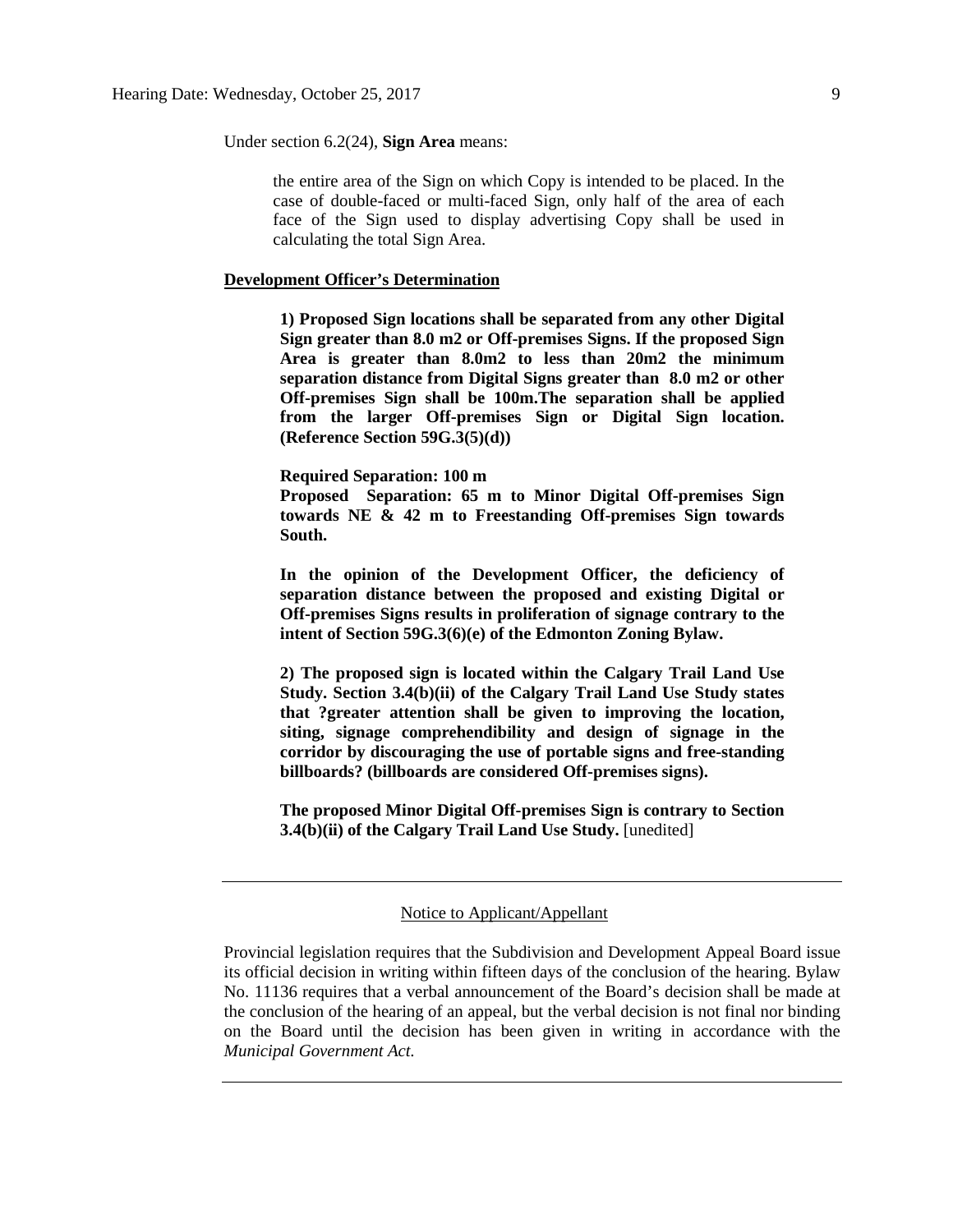| <b><i><u>dinonton</u></i></b>                                                                    | Project Number: 239130502-001<br>Application Date:<br>JAN 13, 2017<br>Printed:<br>September 28, 2017 at 2:25 PM<br>$1$ of $2$<br>Page:<br><b>Application for</b> |
|--------------------------------------------------------------------------------------------------|------------------------------------------------------------------------------------------------------------------------------------------------------------------|
|                                                                                                  | <b>Sign Combo Permit</b>                                                                                                                                         |
| This document is a Development Permit Decision for the development application described below.  |                                                                                                                                                                  |
| Applicant                                                                                        | Property Address(es) and Legal Description(s)<br>6024 - GATEWAY BOULEVARD NW<br>Plan 4980MC Blk 79                                                               |
|                                                                                                  | Location(s) of Work<br>Building: 6024 - GATEWAY BOULEVARD NW                                                                                                     |
| <b>Scope of Application</b><br>To install (1) Fascia Minor Digital On-premises Off-premises Sign |                                                                                                                                                                  |
| <b>Permit Details</b>                                                                            |                                                                                                                                                                  |
| ASA Sticker No./Name of Engineer:<br>Construction Value: 25000                                   | Class of Permit: Class B<br><b>Expiry Date:</b>                                                                                                                  |
| Fascia Off-premises Sign: 0                                                                      | Freestanding Off-premises Sign: 0                                                                                                                                |
| Fascia On-premises Sign: 0                                                                       | Freestanding On-premises Sign: 0                                                                                                                                 |
| Roof Off-premises Sign: 0                                                                        | Projecting Off-premises Sign: 0                                                                                                                                  |
| Roof On-premises Sign: 0                                                                         | Projecting On-premises Sign: 0                                                                                                                                   |
| Minor Digital On-premises Sign: 1                                                                | Replacement Panel on Existing Sign: 0                                                                                                                            |
| Minor Digital Off-premises Sign: 0                                                               | Comprehensive Sign Design: 0                                                                                                                                     |
| Minor Digital On/Off-premises Sign: 0                                                            | Major Digital Sign: 0                                                                                                                                            |
| I/We certify that the above noted details are correct.                                           |                                                                                                                                                                  |
| Applicant signature:                                                                             |                                                                                                                                                                  |
| <b>Development Application Decision</b><br>Refused                                               |                                                                                                                                                                  |
|                                                                                                  |                                                                                                                                                                  |
|                                                                                                  |                                                                                                                                                                  |
|                                                                                                  |                                                                                                                                                                  |
|                                                                                                  |                                                                                                                                                                  |
|                                                                                                  |                                                                                                                                                                  |
|                                                                                                  |                                                                                                                                                                  |
|                                                                                                  |                                                                                                                                                                  |
|                                                                                                  |                                                                                                                                                                  |
|                                                                                                  |                                                                                                                                                                  |
|                                                                                                  |                                                                                                                                                                  |
|                                                                                                  | THIS IS NOT A PERMIT                                                                                                                                             |
|                                                                                                  |                                                                                                                                                                  |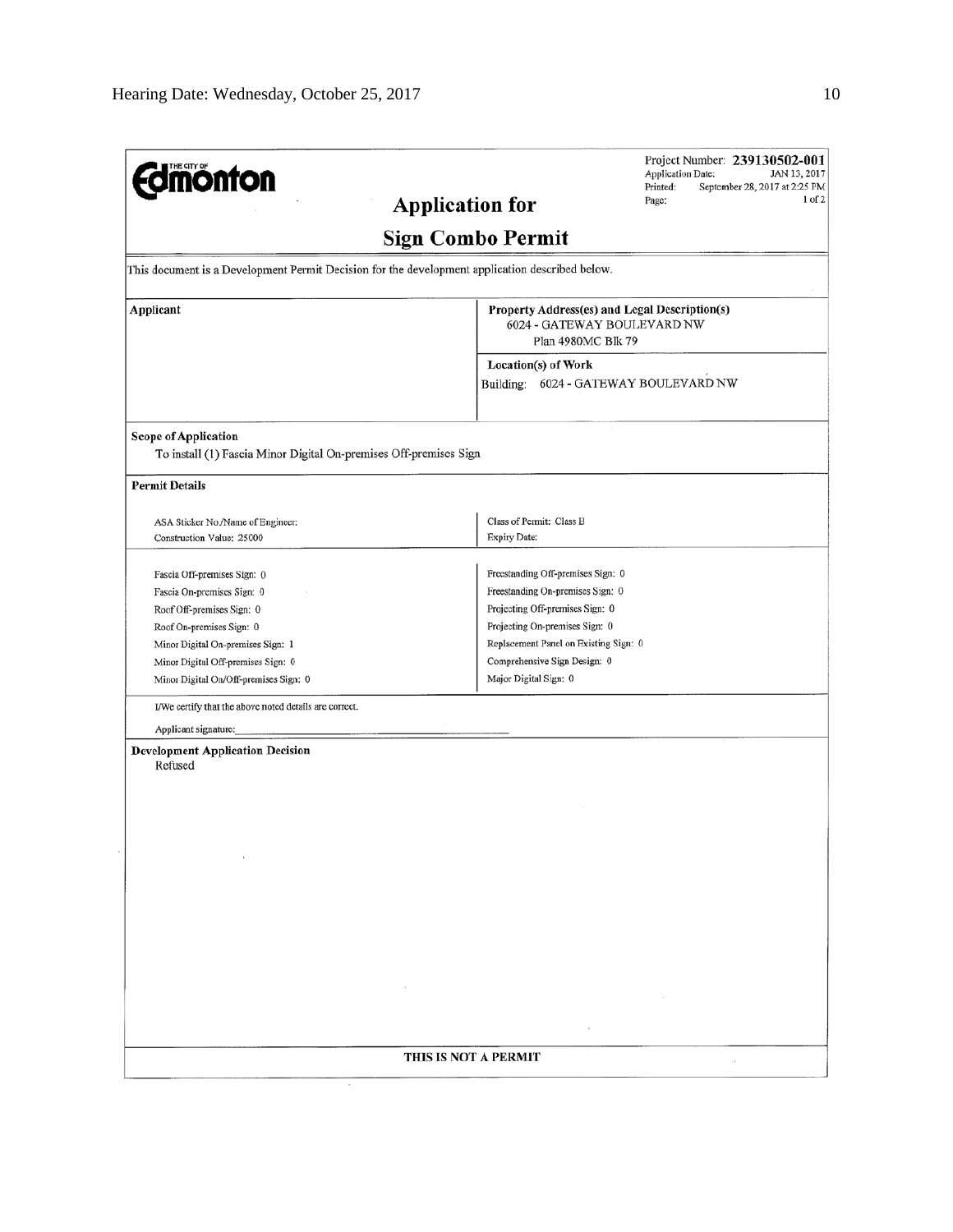| <b>mönton</b>                                                                                                                                                                                                                                                                                                                                                                                                                                                             |                     |                                      |                      | Project Number: 239130502-001<br>Application Date:<br>Printed: | JAN 13, 2017<br>September 28, 2017 at 2:25 PM |  |  |  |
|---------------------------------------------------------------------------------------------------------------------------------------------------------------------------------------------------------------------------------------------------------------------------------------------------------------------------------------------------------------------------------------------------------------------------------------------------------------------------|---------------------|--------------------------------------|----------------------|----------------------------------------------------------------|-----------------------------------------------|--|--|--|
|                                                                                                                                                                                                                                                                                                                                                                                                                                                                           |                     | <b>Application for</b>               |                      | Page:                                                          | $2$ of $2$                                    |  |  |  |
| <b>Sign Combo Permit</b>                                                                                                                                                                                                                                                                                                                                                                                                                                                  |                     |                                      |                      |                                                                |                                               |  |  |  |
| <b>Reason for Refusal</b><br>1) Proposed Sign locations shall be separated from any other Digital Sign greater than 8.0 m2 or Off-premises Signs. If the<br>proposed Sign Area is greater than 8.0m2 to less than 20m2 the minimum separation distance from Digital Signs greater than 8.0<br>m2 or other Off-premises Sign shall be 100m. The separation shall be applied from the larger Off-premises Sign or Digital Sign<br>location. (Reference Section 59G.3(5)(d)) |                     |                                      |                      |                                                                |                                               |  |  |  |
| Required Separation: 100 m<br>Proposed Separation: 65 m to Minor Digital Off-premises Sign towards NE & 42 m to Freestanding Off-premises Sign towards<br>South.                                                                                                                                                                                                                                                                                                          |                     |                                      |                      |                                                                |                                               |  |  |  |
| In the opinion of the Development Officer, the deficiency of separation distance between the proposed and existing Digital or<br>Off-premises Signs results in proliferation of signage contrary to the intent of Section 59G.3(6)(e) of the Edmonton Zoning Bylaw.                                                                                                                                                                                                       |                     |                                      |                      |                                                                |                                               |  |  |  |
| 2) The proposed sign is located within the Calgary Trail Land Use Study. Section 3.4(b)(ii) of the Calgary Trail Land Use Study<br>states that ?greater attention shall be given to improving the location, siting, signage comprehendibility and design of signage in the<br>corridor by discouraging the use of portable signs and free-standing billboards? (billboards are considered Off-premises signs).                                                            |                     |                                      |                      |                                                                |                                               |  |  |  |
| The proposed Minor Digital Off-premises Sign is contrary to Section 3.4(b)(ii) of the Calgary Trail Land Use Study.                                                                                                                                                                                                                                                                                                                                                       |                     |                                      |                      |                                                                |                                               |  |  |  |
| <b>Rights of Appeal</b><br>The Applicant has the right of appeal within 14 days of receiving notice of the Development Application Decision, as outlined in<br>Chapter 24, Section 683 through 689 of the Municipal Government Amendment Act.                                                                                                                                                                                                                             |                     |                                      |                      |                                                                |                                               |  |  |  |
| Issue Date: Sep 14, 2017<br>Fees                                                                                                                                                                                                                                                                                                                                                                                                                                          |                     | Development Authority: AHUJA, SACHIN |                      | Signature:                                                     |                                               |  |  |  |
|                                                                                                                                                                                                                                                                                                                                                                                                                                                                           | <b>Fee Amount</b>   | <b>Amount Paid</b>                   | Receipt#             | Date Paid                                                      |                                               |  |  |  |
| Sign Dev Appl Fee - Digital Signs                                                                                                                                                                                                                                                                                                                                                                                                                                         | \$442.00<br>\$10.00 | \$442.00<br>\$10.00                  | 03859331<br>03859331 | Jan 13, 2017<br>Jan 13, 2017                                   |                                               |  |  |  |
| Safety Codes Fee<br>Sign Building Permit Fee                                                                                                                                                                                                                                                                                                                                                                                                                              | \$250.00            | \$250.00                             | 03859331             | Jan 13, 2017                                                   |                                               |  |  |  |
| <b>Total GST Amount:</b>                                                                                                                                                                                                                                                                                                                                                                                                                                                  | \$0.00              |                                      |                      |                                                                |                                               |  |  |  |
| Totals for Permit:                                                                                                                                                                                                                                                                                                                                                                                                                                                        | \$702.00            | \$702.00                             |                      |                                                                |                                               |  |  |  |
|                                                                                                                                                                                                                                                                                                                                                                                                                                                                           |                     |                                      |                      |                                                                |                                               |  |  |  |
|                                                                                                                                                                                                                                                                                                                                                                                                                                                                           |                     |                                      |                      |                                                                |                                               |  |  |  |
|                                                                                                                                                                                                                                                                                                                                                                                                                                                                           |                     |                                      |                      |                                                                |                                               |  |  |  |
|                                                                                                                                                                                                                                                                                                                                                                                                                                                                           |                     |                                      |                      |                                                                |                                               |  |  |  |
|                                                                                                                                                                                                                                                                                                                                                                                                                                                                           |                     |                                      |                      |                                                                |                                               |  |  |  |
|                                                                                                                                                                                                                                                                                                                                                                                                                                                                           |                     |                                      |                      |                                                                |                                               |  |  |  |
|                                                                                                                                                                                                                                                                                                                                                                                                                                                                           |                     |                                      |                      |                                                                |                                               |  |  |  |
|                                                                                                                                                                                                                                                                                                                                                                                                                                                                           |                     |                                      |                      |                                                                |                                               |  |  |  |
|                                                                                                                                                                                                                                                                                                                                                                                                                                                                           |                     | THIS IS NOT A PERMIT                 |                      |                                                                |                                               |  |  |  |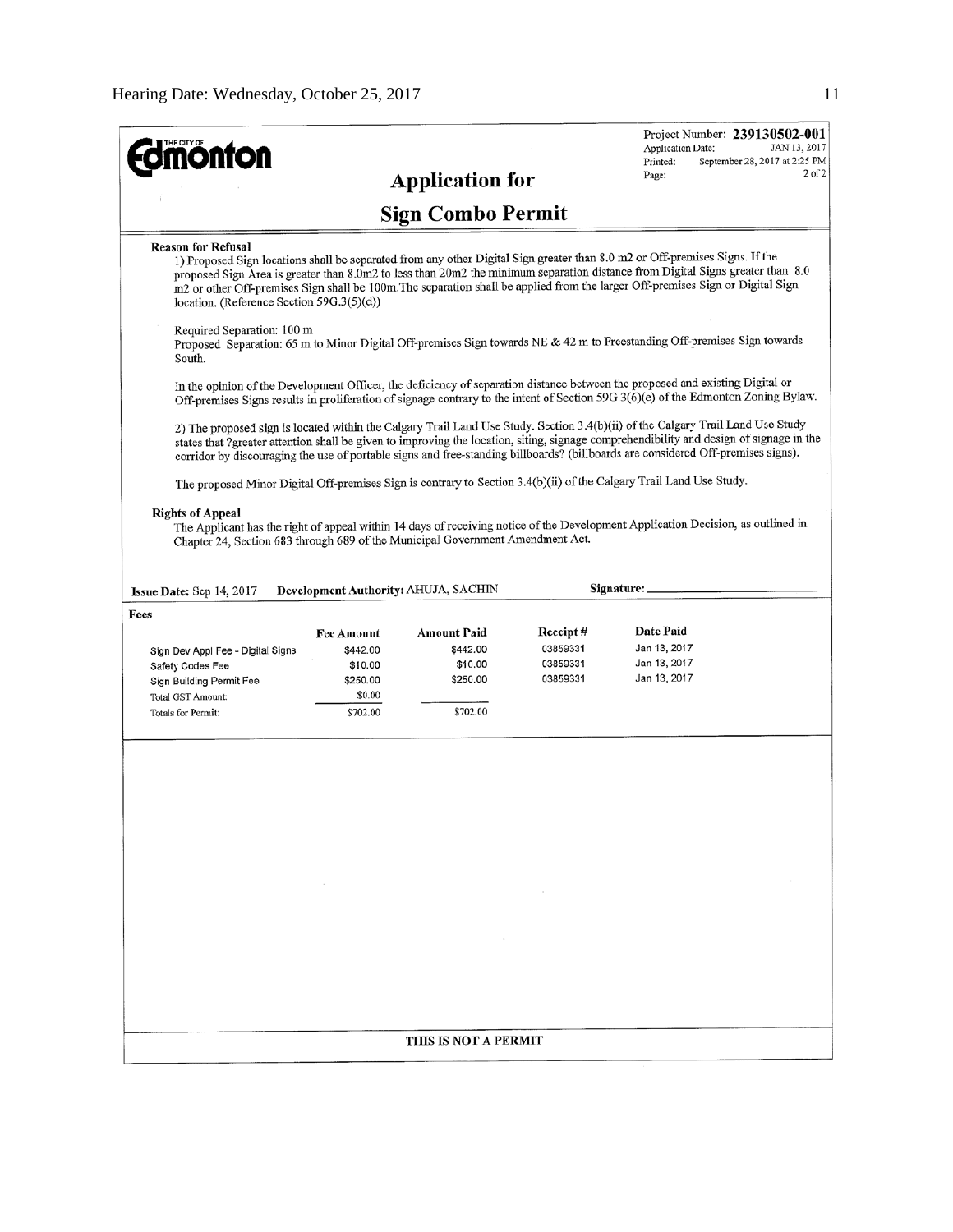

Site Location **General Execution State Location Site Location** 

N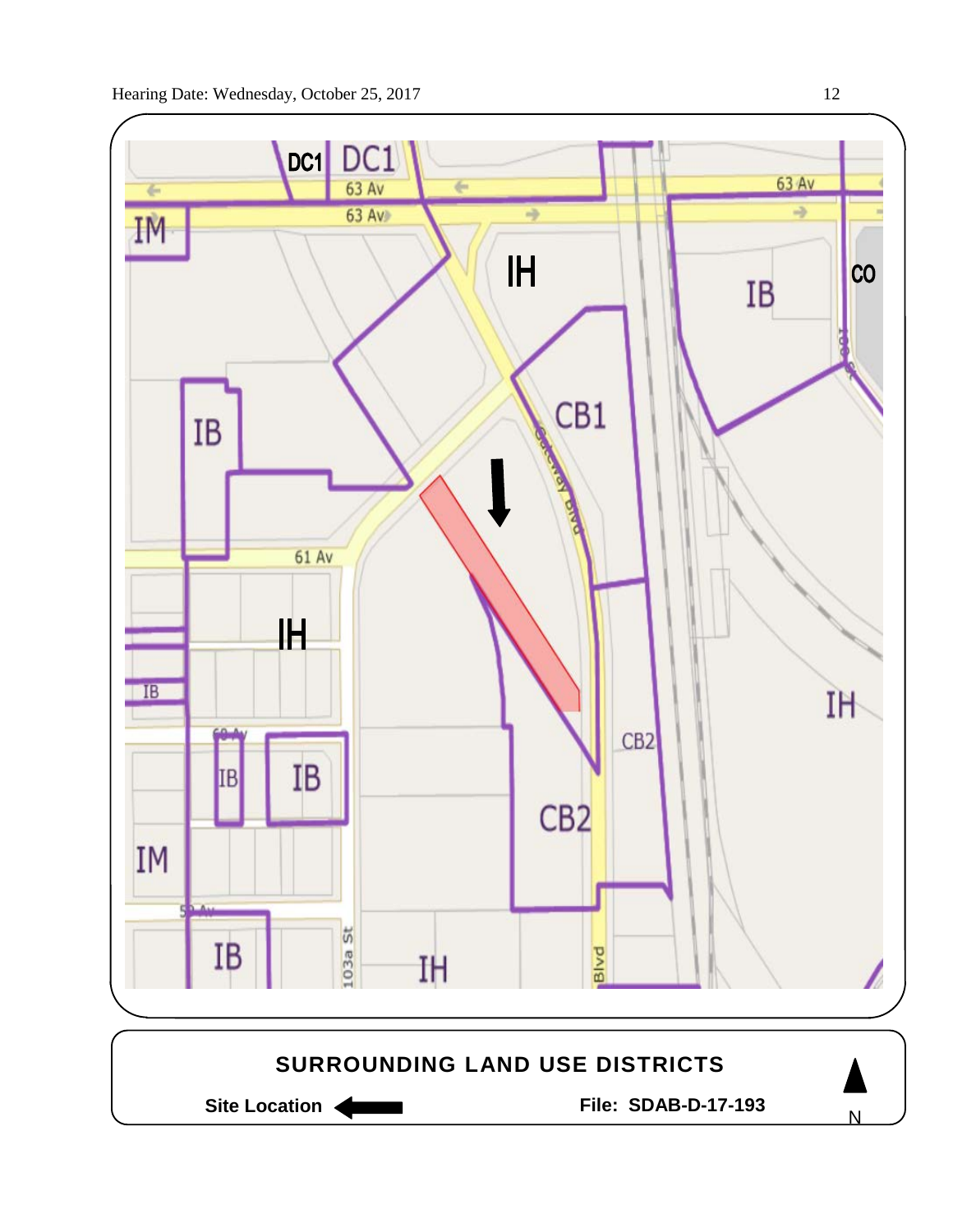| AN APPEAL FROM THE DECISION OF THE DEVELOPMENT OFFICER |                                                                                                                                                |
|--------------------------------------------------------|------------------------------------------------------------------------------------------------------------------------------------------------|
| <b>APPELLANT:</b>                                      |                                                                                                                                                |
| APPLICATION NO.:                                       | 255312636-001                                                                                                                                  |
| <b>APPLICATION TO:</b>                                 | Construct exterior alterations to a Single<br>Detached House (construct new Parking<br>Area in Side Yard and Driveway access to<br>102 Street) |
| DECISION OF THE<br>DEVELOPMENT AUTHORITY:              | Refused                                                                                                                                        |
| <b>DECISION DATE:</b>                                  | August 25, 2017                                                                                                                                |
| DATE OF APPEAL:                                        | September 5, 2017                                                                                                                              |
| <b>MUNICIPAL DESCRIPTION</b><br>OF SUBJECT PROPERTY:   | 12904 - 102 Street NW                                                                                                                          |
| <b>LEGAL DESCRIPTION:</b>                              | Plan 4022MC Blk 8 Lot 1                                                                                                                        |
| ZONE:                                                  | (RF4) Semi-Detached Residential Zone                                                                                                           |
| <b>OVERLAY:</b>                                        | Mature Neighbourhood Overlay                                                                                                                   |
| STATUTORY PLAN:                                        | N/A                                                                                                                                            |
|                                                        |                                                                                                                                                |

# *Grounds for Appeal*

The Appellant provided the following reasons for appealing the decision of the Development Authority:

This hand delivered letter is to confirm my intention to continue with the process to obtain approval for a curb crossing and driveway entrance off 102 Street.

As stated in my application, the purpose of this request is to provide offstreet disabled parking and wheel chair access to the home front door.

This neighbourhood is a duplex housing area of the city where most property owners are absentee land-lords. It will be necessary for you to obtain the name and addresses of property owners within a 60 metre radius of my home.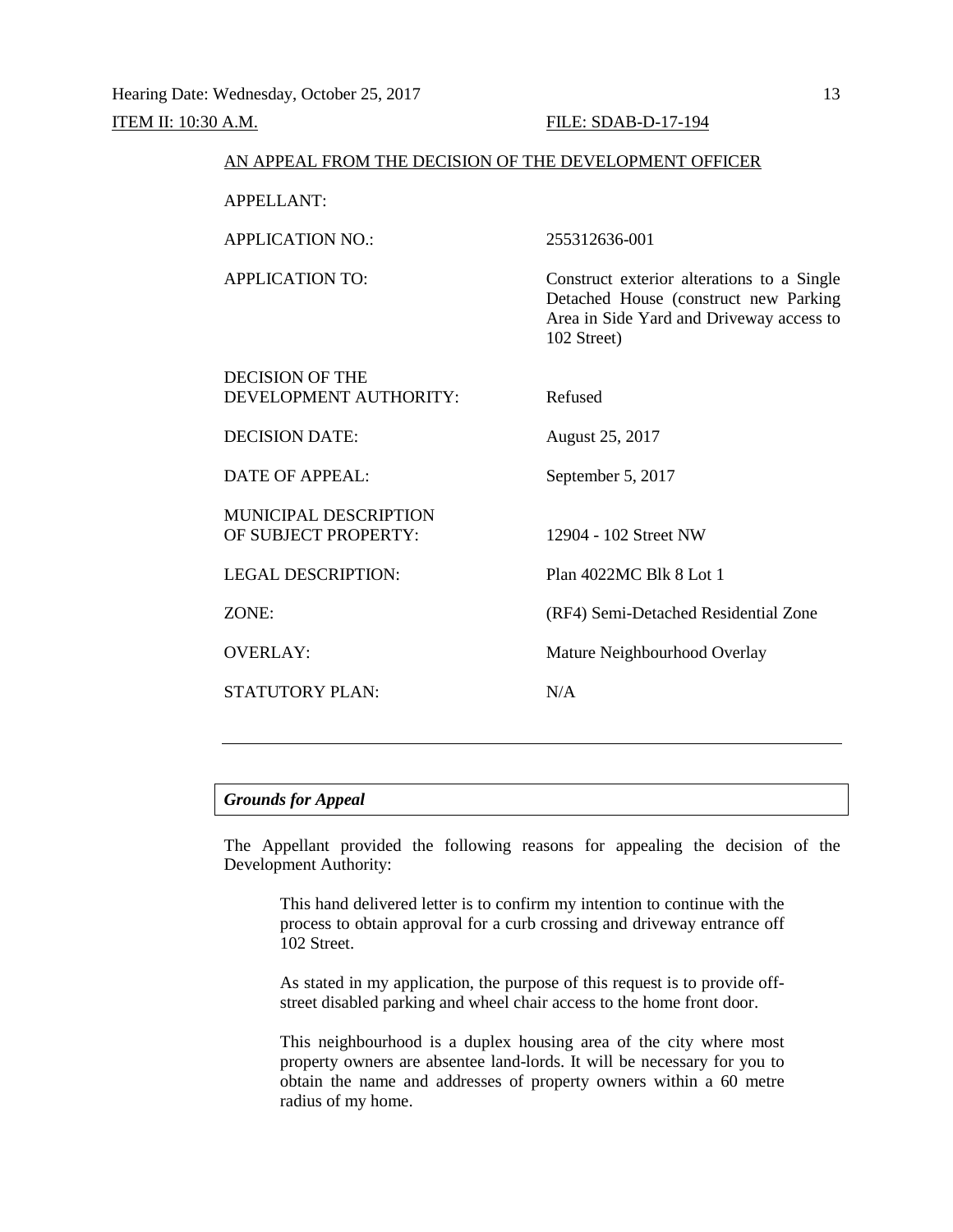#### *General Matters*

# **Appeal Information:**

**The Board is advised that the Appellant waived his right to be heard by the Board within 30 days.**

The *Municipal Government Act*, RSA 2000, c M-26 states the following:

# **Grounds for Appeal**

**685(1)** If a development authority

- (a) fails or refuses to issue a development permit to a person,
- (b) issues a development permit subject to conditions, or
- (c) issues an order under section 645,

the person applying for the permit or affected by the order under section 645 may appeal to the subdivision and development appeal board.

# **Appeals**

**686(1)** A development appeal to a subdivision and development appeal board is commenced by filing a notice of the appeal, containing reasons, with the board within 14 days,

- (a) in the case of an appeal made by a person referred to in section 685(1), after
	- (i) the date on which the person is notified of the order or decision or the issuance of the development permit, or

…

# **Hearing and Decision**

**687(3)** In determining an appeal, the subdivision and development appeal board

…

- (a.1) must comply with the land use policies and statutory plans and, subject to clause (d), the land use bylaw in effect;
	- …
	- (c) may confirm, revoke or vary the order, decision or development permit or any condition attached to any of them or make or substitute an order, decision or permit of its own;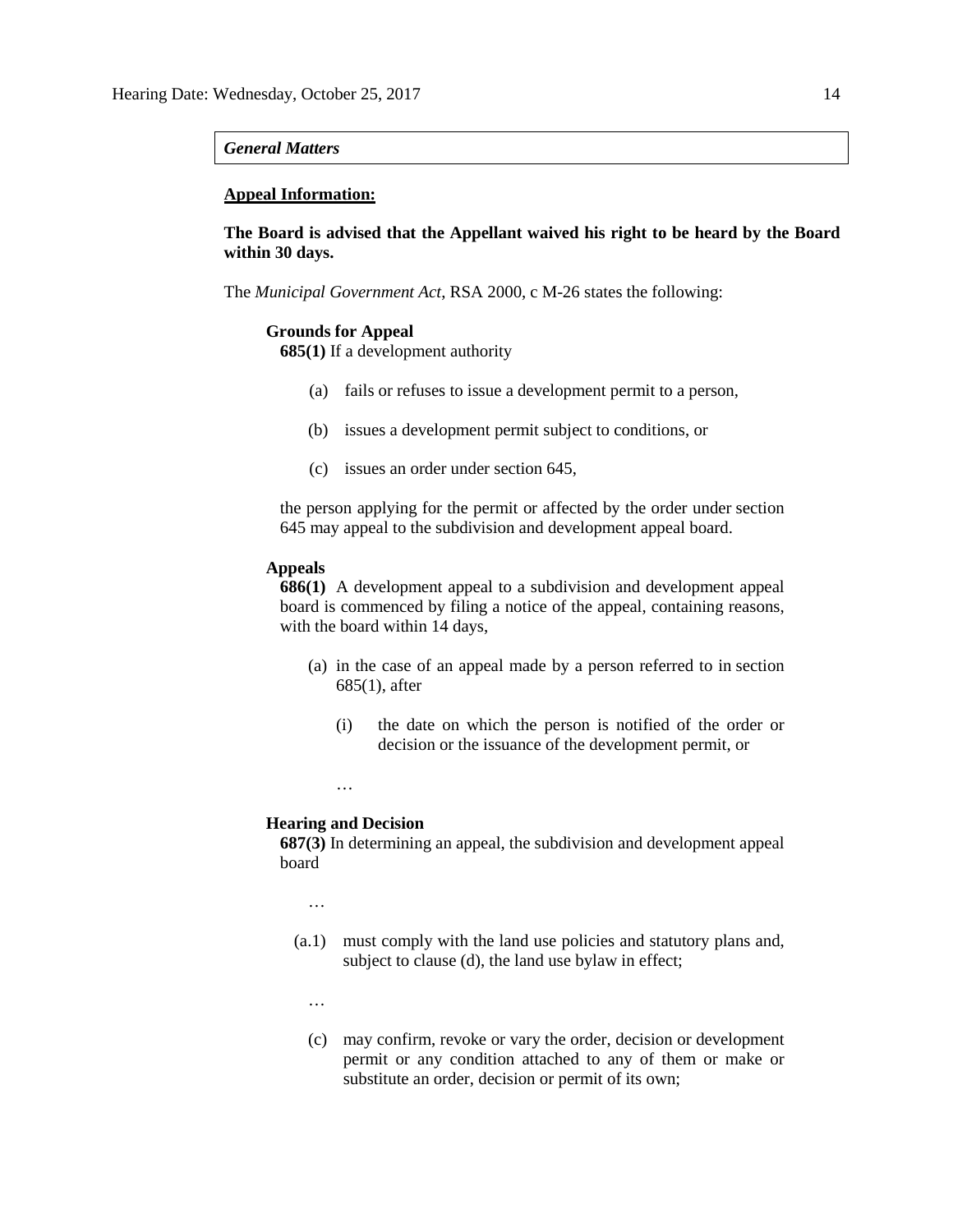- (d) may make an order or decision or issue or confirm the issue of a development permit even though the proposed development does not comply with the land use bylaw if, in its opinion,
	- (i) the proposed development would not
		- (A) unduly interfere with the amenities of the neighbourhood, or
		- (B) materially interfere with or affect the use, enjoyment or value of neighbouring parcels of land,
	- and
	- (ii) the proposed development conforms with the use prescribed for that land or building in the land use bylaw.

## **General Provisions from the** *Edmonton Zoning Bylaw:*

Under section 150.2(7), **Single Detached Housing** is a **Permitted Use** in the (RF4) Semi-Detached Residential Zone.

Under section 6.1(2), **Accessory** means, "when used to describe a Use or building, a Use or building naturally or normally incidental, subordinate, and devoted to the principal Use or building, and located on the same lot or Site."

Under section 6.1(31), **Driveway** means "an area that provides access for vehicles from a public or private roadway to a Garage or Parking Area and does not include a Walkway."

Under section 6.1(77), **Parking Area** means "an area that is used for the parking of vehicles. A Parking Area is comprised of one or more parking spaces, and includes a parking pad, but does not include a Driveway."

Under section 6.1(119), **Walkway** means "a path for pedestrian circulation that cannot be used for vehicular parking."

Section 150.1 states that the **General Purpose** of the **(RF4) Semi-Detached Residential Zone** is "to provide a zone primarily for Semi-detached Housing and Duplex Housing."

Section 814.1 states that the **General Purpose** of the **Mature Neighbourhood Overlay** is:

to regulate residential development in Edmonton's mature residential neighbourhoods, while responding to the context of surrounding development, maintaining the pedestrian-oriented design of the streetscape, and to provide an opportunity for consultation by gathering input from affected parties on the impact of a proposed variance to the Overlay regulations.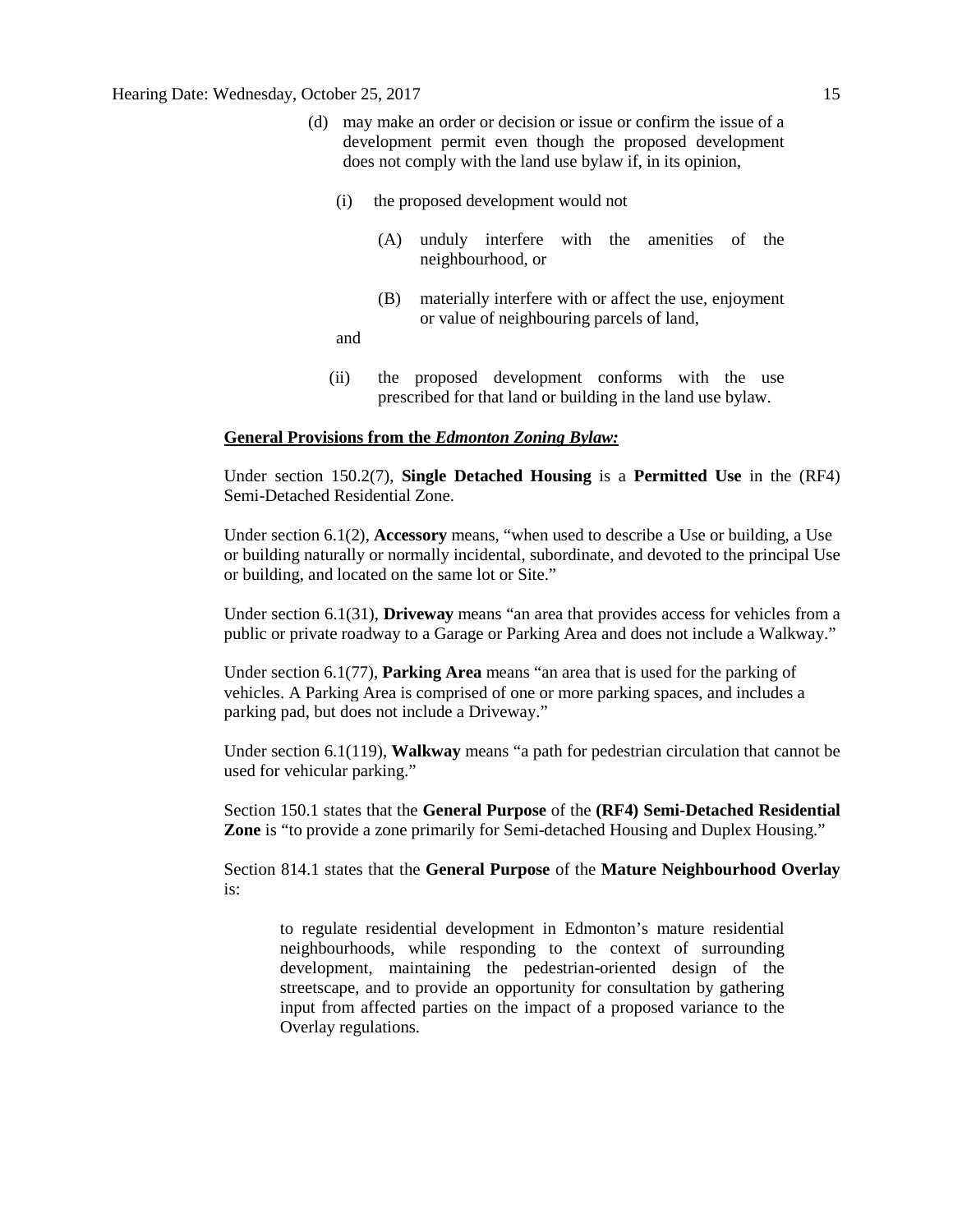### *Mature Neighbourhood Overlay Development Regulations*

Section 814.3(17) states:

Regardless of whether a Site has existing vehicular access from a public roadway, other than a Lane, no such access shall be permitted to continue where an Abutting Lane exists.

## **Development Officer's Determination:**

**1. Driveway - The proposed Driveway is located off 102 Street (front) instead of the abutting lane (Section 814.3.10). This Site has a Treed Landscaped Boulevard, Site Width less than 15.5 m; and fewer than 50% of the blockface have front or flanking access.** [unedited]

# *Access to Sites*

Section 53 provides the following with respect to *Access to Sites*:

- 1. All access locations and curb crossings shall require the approval of Transportation Services.
- 2. No person shall construct an access or egress for vehicles from a Site to a public roadway, if the public roadway, in the opinion of Transportation Services, carries or shall carry a heavy traffic volume or such access or egress would create an unnecessary traffic hazard, unless there is no other practical method of vehicular access to the Site and a turning space is provided on the Site connected to the access or egress, so that every vehicle leaving the Site by the egress shall face the public roadway which the access or egress enters.
- 3. Where the Site abuts a Lane, vehicular access to the loading space shall be provided from the Lane unless otherwise authorized by Transportation Services.

# **Development Officer's Determination:**

**2. Transportation Services objects to the proposed Driveway location (Section 53).** [unedited]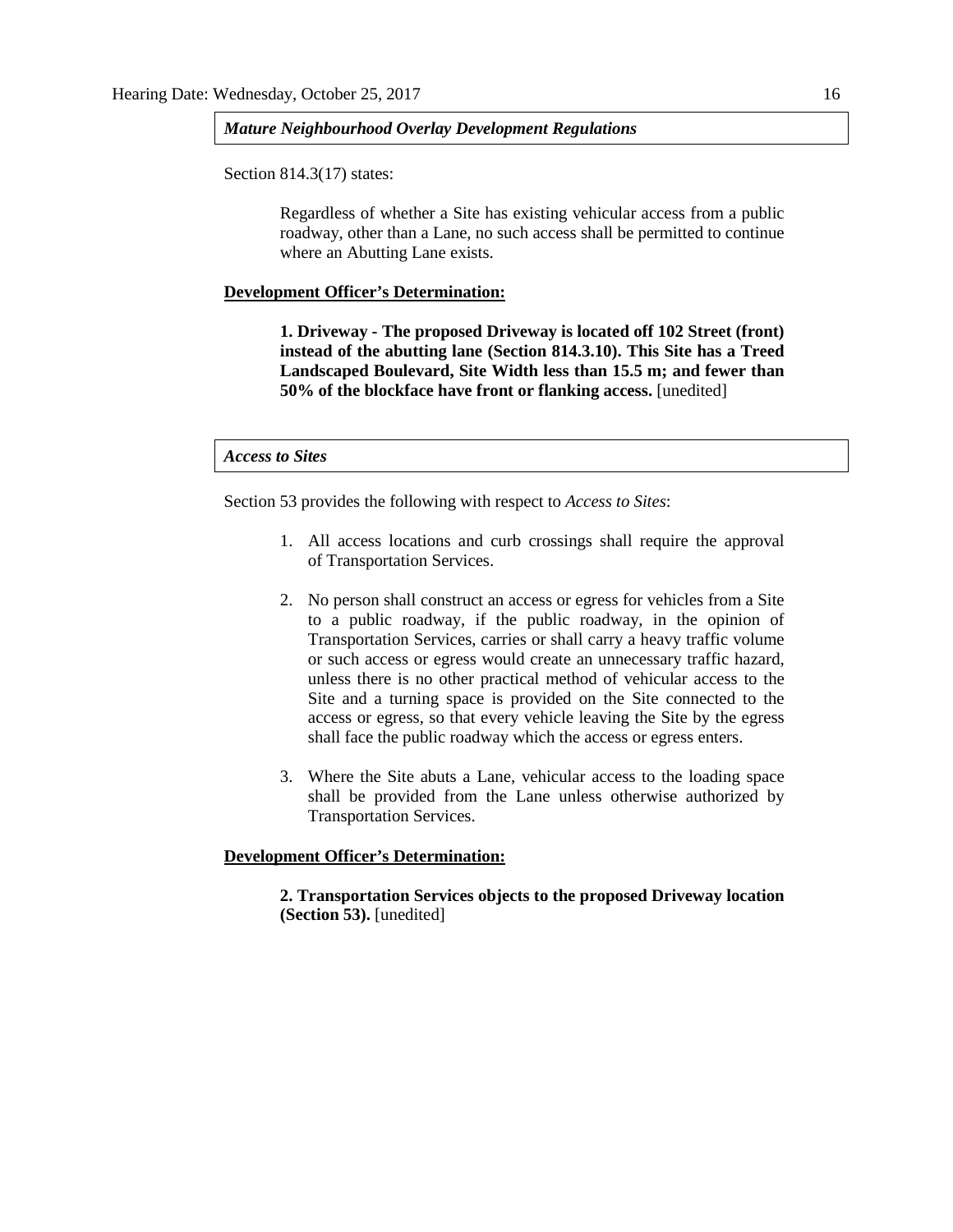# *Off-street Parking and Loading Regulations*

Section 54.1(4) states:

The Front Yard of any at Grade Dwelling in any Residential Zone, or in the case of a corner Site, either the Front Yard or the flanking Side Yard in any Residential Zone, may include a maximum of one Driveway. The Driveway shall:

- a. lead directly from the roadway to the Garage or Parking Area;
- b. for a Garage or Parking Area with one parking space, have a maximum width of  $4.3$  m, or the width of the Garage or Parking Area, whichever is the lesser;
- c. For a Garage or Parking Area with two or more parking spaces, have a maximum width that shall be calculated as the product of [3.7 m](javascript:void(0);) multiplied by the total number of adjacent side-by-side parking spaces contained within the Garage or Parking Area, or the width of the Garage or Parking Area, whichever is the lesser; and

d. …

Under section 6.1(46), **Front Yard** means:

the portion of a Site abutting the Front Lot Line extending across the full width of the Site, situated between the Front Lot Line and the nearest wall of the principal building, not including projections.

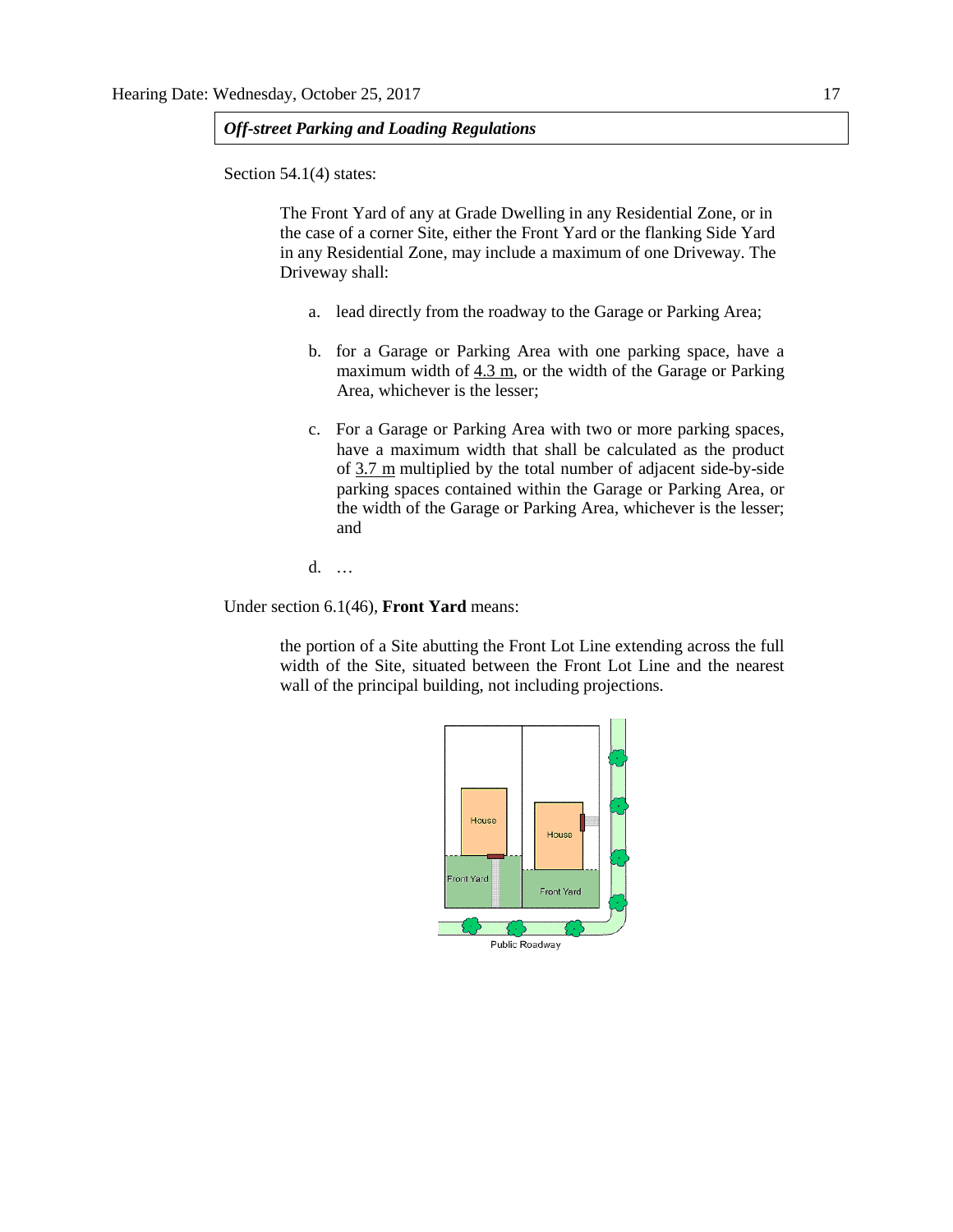Under section 6.1(100), **Side Yard** means:

that portion of a Site abutting a Side Lot Line extending from the Front Yard to the Rear Yard. The Side Yard is situated between the Side Lot Line and the nearest wall of principal building, not including projections.



# **Development Officer's Determination:**

# **3. Maximum number of Driveways allowed in any Residential Zone shall be one Section (54.1(4))** [unedited]

# *Community Consultation*

Section 814.5(1) of the Mature Neighbourhood Overlay states the following with respect to **Proposed Variances**:

When the Development Officer receives a Development Permit Application for a new principal building, new Garage Suite, or new Garden Suite that does not comply with any regulation contained within this Overlay, or receives a Development Permit for alterations to an existing structure that require a variance to Section 814.3(1), 814.3(3), 814.3(5) and 814.3(9) of this Overlay:

- a. the Development Officer shall send notice, to the recipient parties specified in Table 814.5(2), to outline any requested variances to the Overlay and solicit comments directly related to the proposed variance;
- b. the Development Officer shall not render a decision on the Development Permit application until 21 days after notice has been sent, unless the Development Officer receives feedback from the specified affected parties in accordance with Table 814.5(2); and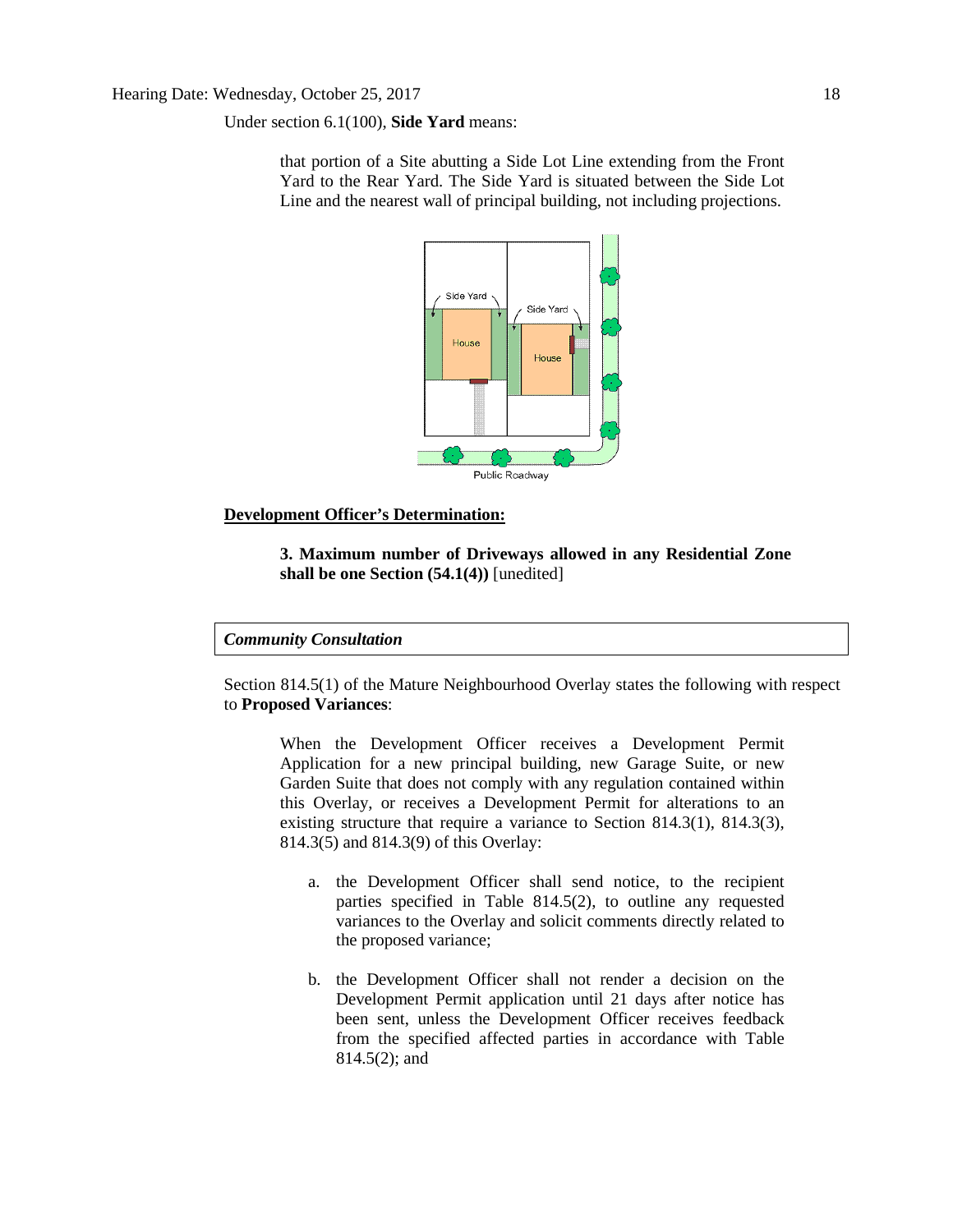# Hearing Date: Wednesday, October 25, 2017 19

c. the Development Officer shall consider any comments directly related to the proposed variance when determining whether to approve the Development Permit Application in accordance with Sections 11.2 and 11.3.

|  |  | Section 814.5(2) of the Mature Neighbourhood Overlay states: |  |
|--|--|--------------------------------------------------------------|--|
|  |  |                                                              |  |

| Tier#  | <b>Recipient Parties</b>                                | <b>Affected Parties</b> | <b>Regulation of this Overlay</b> |  |
|--------|---------------------------------------------------------|-------------------------|-----------------------------------|--|
|        |                                                         |                         | to be Varied                      |  |
| Tier 1 | The municipal address The assessed owners               |                         | $814.3(17) -$<br>Driveway         |  |
|        | and assessed owners of of the land wholly or            |                         | Access                            |  |
|        | land wholly or<br>the                                   | partially<br>located    |                                   |  |
|        | partially located within a $\vert$ within a distance of |                         |                                   |  |
|        | distance of 60.0 m of the $\vert$ 60.0 m of the Site of |                         |                                   |  |
|        | Site of the proposed                                    | the<br>proposed         |                                   |  |
|        | development and the                                     | development and the     |                                   |  |
|        | President<br>of<br>each                                 | President of each       |                                   |  |
|        | <b>Community League</b>                                 | <b>Community League</b> |                                   |  |

# Notice to Applicant/Appellant

Provincial legislation requires that the Subdivision and Development Appeal Board issue its official decision in writing within fifteen days of the conclusion of the hearing. Bylaw No. 11136 requires that a verbal announcement of the Board's decision shall be made at the conclusion of the hearing of an appeal, but the verbal decision is not final nor binding on the Board until the decision has been given in writing in accordance with the *Municipal Government Act*.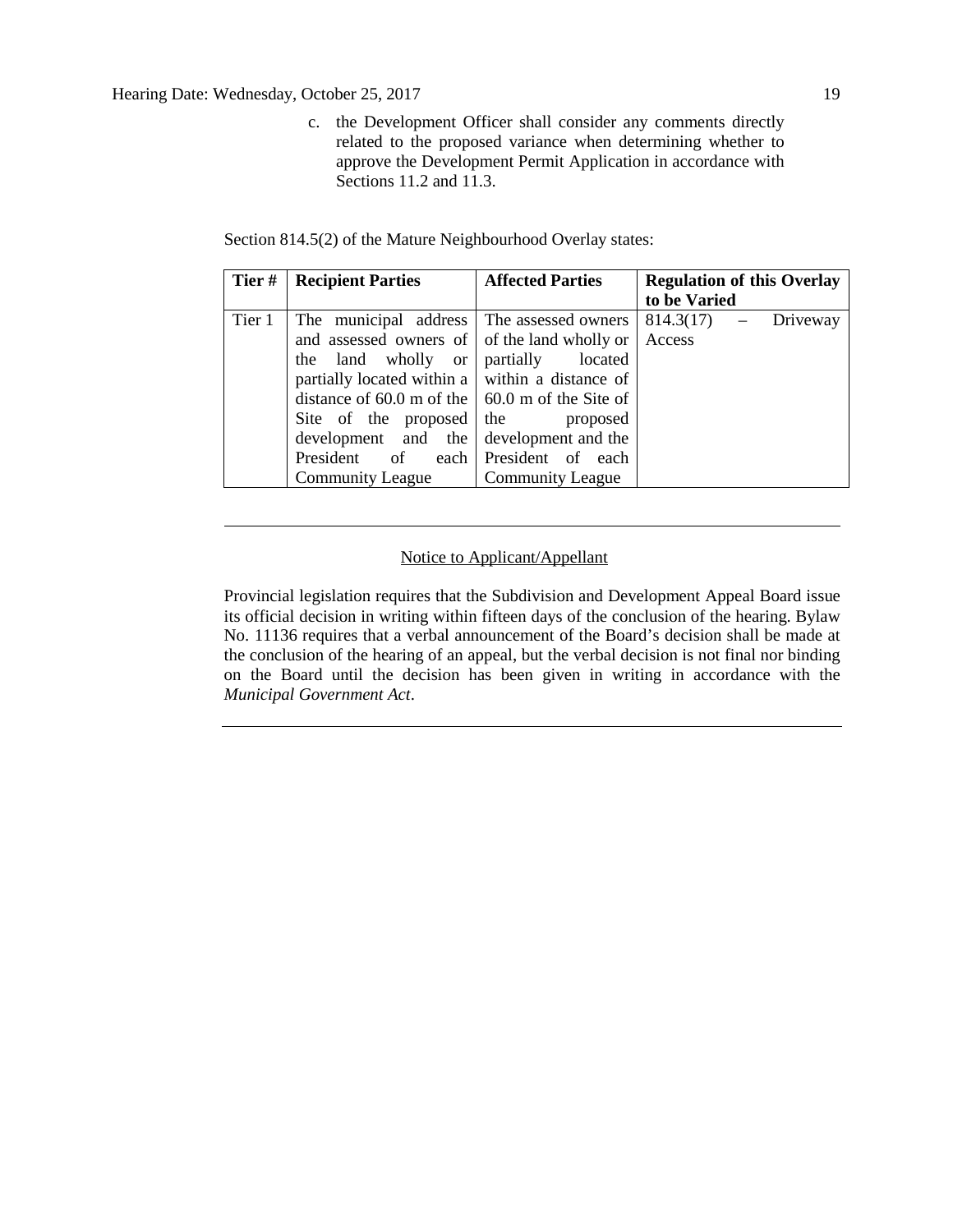| <b>mönton</b>                                                                                                                                                                                                                                                                                                                                   | Project Number: 255312636-001<br><b>Application Date:</b><br><b>JUN 27, 2017</b><br>Printed:                                                                                                                                                                  |  |  |  |  |  |  |
|-------------------------------------------------------------------------------------------------------------------------------------------------------------------------------------------------------------------------------------------------------------------------------------------------------------------------------------------------|---------------------------------------------------------------------------------------------------------------------------------------------------------------------------------------------------------------------------------------------------------------|--|--|--|--|--|--|
| <b>Application for</b>                                                                                                                                                                                                                                                                                                                          | August 25, 2017 at 11:35 AM<br>$1$ of $1$<br>Page:                                                                                                                                                                                                            |  |  |  |  |  |  |
| <b>Minor Development Permit</b>                                                                                                                                                                                                                                                                                                                 |                                                                                                                                                                                                                                                               |  |  |  |  |  |  |
| This document is a Development Permit Decision for the development application described below.                                                                                                                                                                                                                                                 |                                                                                                                                                                                                                                                               |  |  |  |  |  |  |
| Applicant                                                                                                                                                                                                                                                                                                                                       | Property Address(es) and Legal Description(s)<br>12904 - 102 STREET NW<br>Plan 4022MC Blk 8 Lot 1                                                                                                                                                             |  |  |  |  |  |  |
| <b>Scope of Application</b><br>Street).                                                                                                                                                                                                                                                                                                         | To construct exterior alterations to a Single Detached House (construct new Parking Area in Side Yard and Driveway access to 102                                                                                                                              |  |  |  |  |  |  |
| <b>Permit Details</b>                                                                                                                                                                                                                                                                                                                           |                                                                                                                                                                                                                                                               |  |  |  |  |  |  |
| # of Dwelling Units Add/Remove: 0<br>Client File Reference Number:<br>Minor Dev. Application Fee: Exterior Alterations (Res.)<br>Secondary Suite Included ?: N                                                                                                                                                                                  | <b>Class of Permit:</b><br>Lot Grading Needed?:<br>New Sewer Service Required: N/A<br>Stat. Plan Overlay/Annex Area:                                                                                                                                          |  |  |  |  |  |  |
| I/We certify that the above noted details are correct.                                                                                                                                                                                                                                                                                          |                                                                                                                                                                                                                                                               |  |  |  |  |  |  |
| Applicant signature:                                                                                                                                                                                                                                                                                                                            |                                                                                                                                                                                                                                                               |  |  |  |  |  |  |
| <b>Development Application Decision</b><br>Refused                                                                                                                                                                                                                                                                                              |                                                                                                                                                                                                                                                               |  |  |  |  |  |  |
| <b>Reason for Refusal</b><br>access.                                                                                                                                                                                                                                                                                                            | 1. Driveway - The proposed Driveway is located off 102 Street (front) instead of the abutting lane (Section 814.3.10). This Site<br>has a Treed Landscaped Boulevard, Site Width less than 15.5 m; and fewer than 50% of the blockface have front or flanking |  |  |  |  |  |  |
| 2. Transportation Services objects to the proposed Driveway location (Section 53).                                                                                                                                                                                                                                                              |                                                                                                                                                                                                                                                               |  |  |  |  |  |  |
| 3. Maximum number of Driveways allowed in any Residential Zone shall be one Section (54.1(4)).<br><b>Rights of Appeal</b><br>The Applicant has the right of appeal within 14 days of receiving notice of the Development Application Decision, as outlined in<br>Chapter 24, Section 683 through 689 of the Municipal Government Amendment Act. |                                                                                                                                                                                                                                                               |  |  |  |  |  |  |
|                                                                                                                                                                                                                                                                                                                                                 |                                                                                                                                                                                                                                                               |  |  |  |  |  |  |
| Issue Date: Aug 25, 2017<br>Development Authority: HETHERINGTON, FIONA<br>Signature:<br>Fees                                                                                                                                                                                                                                                    |                                                                                                                                                                                                                                                               |  |  |  |  |  |  |
| <b>Fee Amount</b><br><b>Amount Paid</b><br>Dev. Application Fee<br>\$166.00<br>\$166.00<br><b>Total GST Amount:</b><br>\$0.00                                                                                                                                                                                                                   | Receipt#<br>Date Paid<br>04242866<br>Jun 27, 2017                                                                                                                                                                                                             |  |  |  |  |  |  |
| <b>Totals for Permit:</b><br>\$166.00<br>\$166.00                                                                                                                                                                                                                                                                                               |                                                                                                                                                                                                                                                               |  |  |  |  |  |  |
|                                                                                                                                                                                                                                                                                                                                                 |                                                                                                                                                                                                                                                               |  |  |  |  |  |  |
| THIS IS NOT A PERMIT                                                                                                                                                                                                                                                                                                                            |                                                                                                                                                                                                                                                               |  |  |  |  |  |  |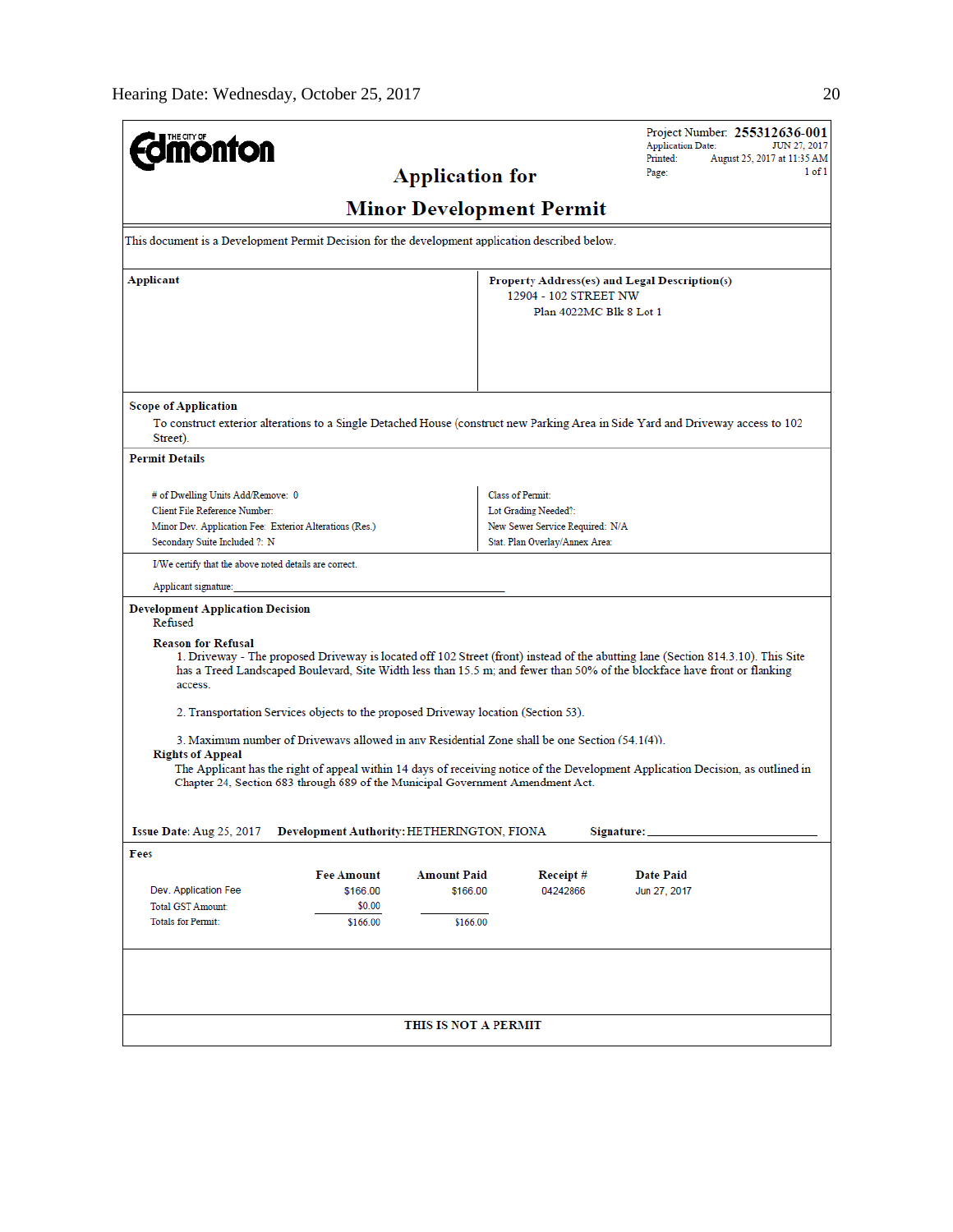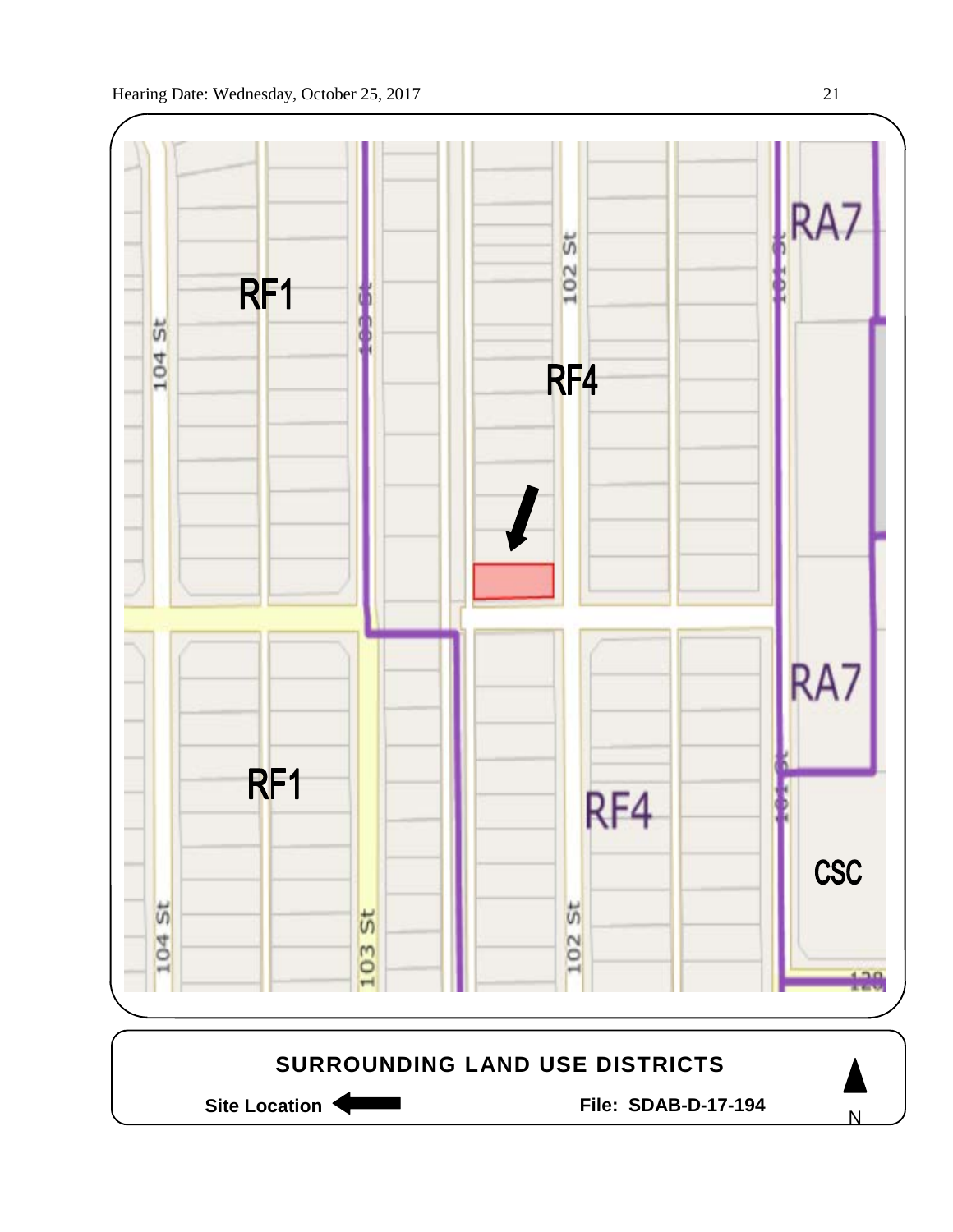Hearing Date: Wednesday, October 25, 2017 22 ITEM III: 1:30 P.M. FILE: SDAB-D-17-195

# AN APPEAL FROM THE DECISION OF THE DEVELOPMENT OFFICER BY AN ADJACENT PROPERTY OWNER

# APPELLANT:

APPLICATION NO.: 256829518-001

APPLICATION TO: Change the Use of a portion of an existing building from General Industrial to a Specialty Foods Service Use (9 square metres Public Space - Boss Pizza and Roti on Wheel)

# DECISION OF THE DEVELOPMENT AUTHORITY: Approved with Conditions

28, 2017

DECISION DATE: September 7, 2017

NOTIFICATION PERIOD: September 14, 2017 through September

DATE OF APPEAL: September 27, 2017

RESPONDENT:

MUNICIPAL DESCRIPTION OF SUBJECT PROPERTY: 10404 - 64 Avenue NW

LEGAL DESCRIPTION: Plan 3553P Blk 33 Lot 8

OVERLAY: N/A

ZONE: DC1 Direct Development Control Provision (Bylaw 16136)

STATUTORY PLAN: Strathcona Junction Area Redevelopment Plan

## *Grounds for Appeal*

The Appellant provided the following reasons for appealing the decision of the Development Authority:

The development permit approved allows the Specialty Food Service Space to have 0 parking stalls onsite. According to Zoning Bylaw 12800, Section 54.2, there should be "1 parking space per 3.6 m<sup> $\lambda$ </sup>2 of public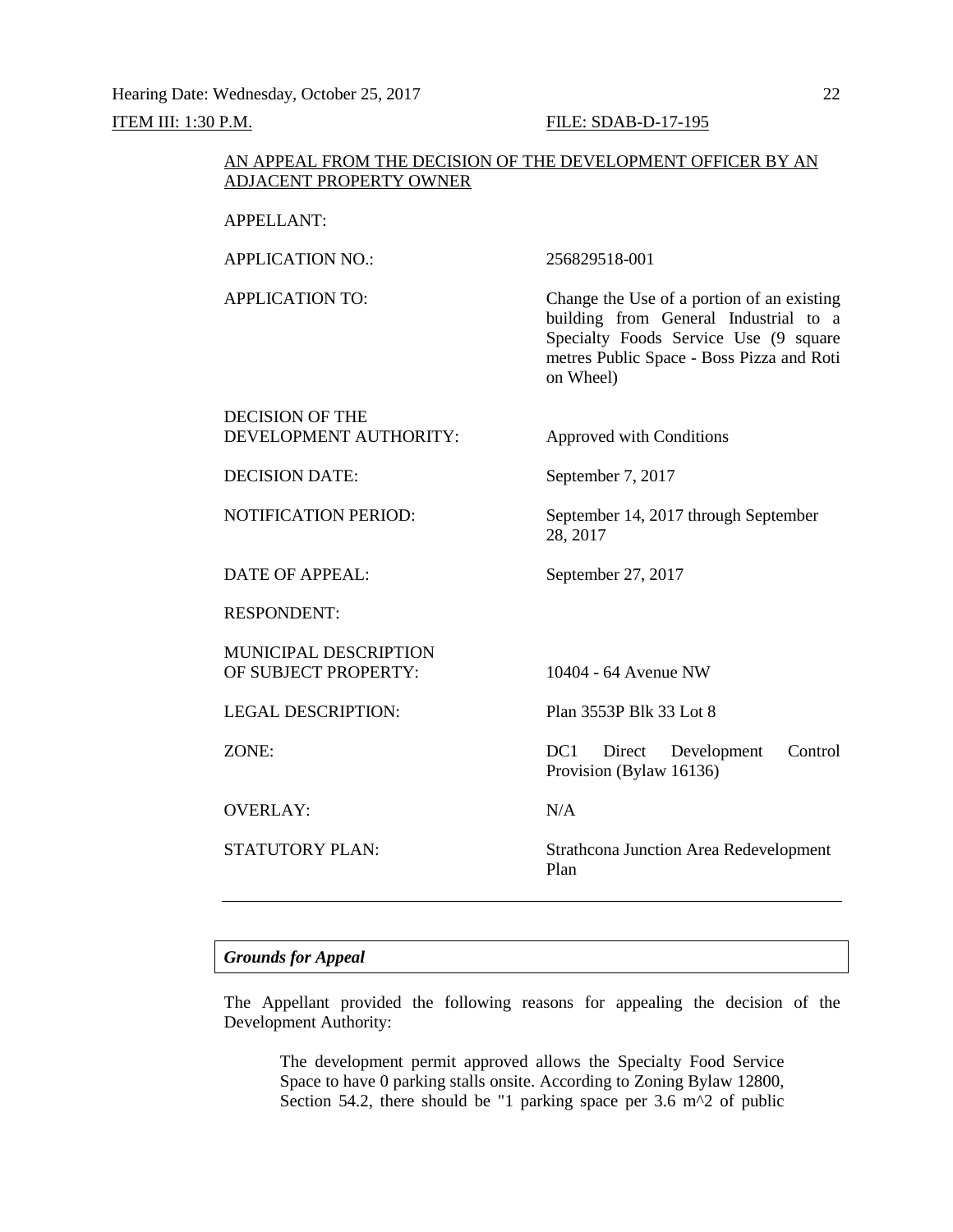space" and the proposed space has 9m^2 of public space. This proposed Specialty Food Service Space is to have two food establishments (Boss Pizza and Roti on Wheel), and will most likely have car traffic. With the approval of zero required parking spaces for this space, these cars will be forced to park on the adjacent residential avenue (64 avenue). As a resident on this avenue, it is constantly full of cars during the day and night from employees of the surrounding businesses on 104 street that do not have employee parking (Balloon Store, Midas, NAPA, etc.). This allowance for this food space to not have parking will only further clog this avenue for residents. This appeal asks the committee to require the proposed Space to allot parking spaces for the businesses, or to place signs on 64 avenue allowing resident parking only.

# *General Matters*

# **Appeal Information:**

The *Municipal Government Act*, RSA 2000, c M-26 states the following:

# **Grounds for Appeal**

**685(1)** If a development authority

- (a) fails or refuses to issue a development permit to a person,
- (b) issues a development permit subject to conditions, or
- (c) issues an order under section 645,

the person applying for the permit or affected by the order under section 645 may appeal to the subdivision and development appeal board.

**(2)** In addition to an applicant under subsection (1), any person affected by an order, decision or development permit made or issued by a development authority may appeal to the subdivision and development appeal board.

# **Appeals**

…

**686(1)** A development appeal to a subdivision and development appeal board is commenced by filing a notice of the appeal, containing reasons, with the board within 14 days,

- (a) in the case of an appeal made by a person referred to in section 685(1), after
	- (i) the date on which the person is notified of the order or decision or the issuance of the development permit, or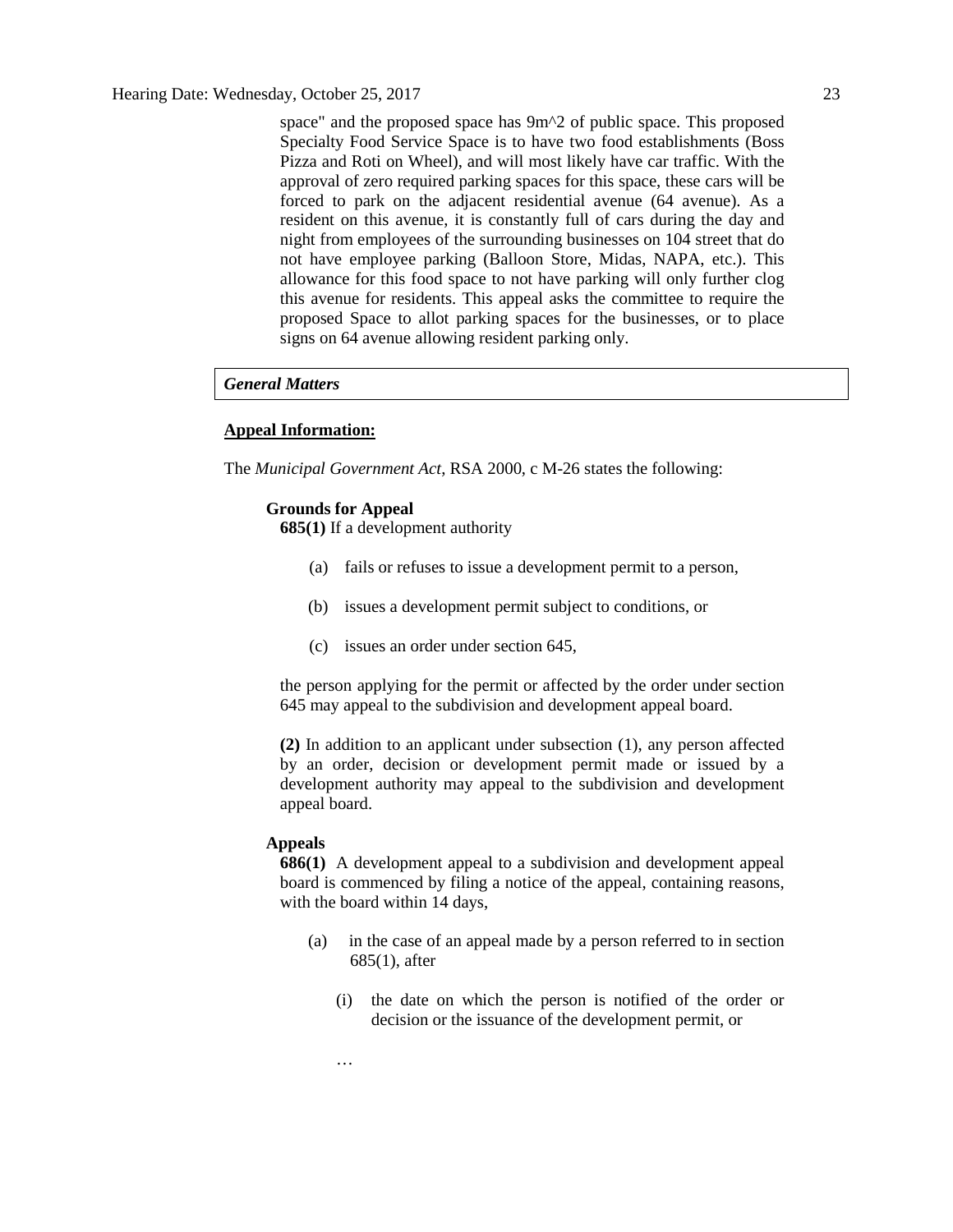(b) in the case of an appeal made by a person referred to in section 685(2), after the date on which the notice of the issuance of the permit was given in accordance with the land use bylaw.

# **Designation of direct control districts**

**641(4)** Despite section 685, if a decision with respect to a development permit application in respect of a direct control district

- (a) …
- (b) is made by a development authority, the appeal is limited to whether the development authority followed the directions of council, and if the subdivision and development appeal board finds that the development authority did not follow the directions it may, in accordance with the directions, substitute its decision for the development authority's decision.

#### **Hearing and Decision**

**687(3)** In determining an appeal, the subdivision and development appeal board

…

- (a.1) must comply with the land use policies and statutory plans and, subject to clause (d), the land use bylaw in effect;
	- …
	- (c) may confirm, revoke or vary the order, decision or development permit or any condition attached to any of them or make or substitute an order, decision or permit of its own;
	- (d) may make an order or decision or issue or confirm the issue of a development permit even though the proposed development does not comply with the land use bylaw if, in its opinion,
		- (i) the proposed development would not
			- (A) unduly interfere with the amenities of the neighbourhood, or
			- (B) materially interfere with or affect the use, enjoyment or value of neighbouring parcels of land,

and

(ii) the proposed development conforms with the use prescribed for that land or building in the land use bylaw.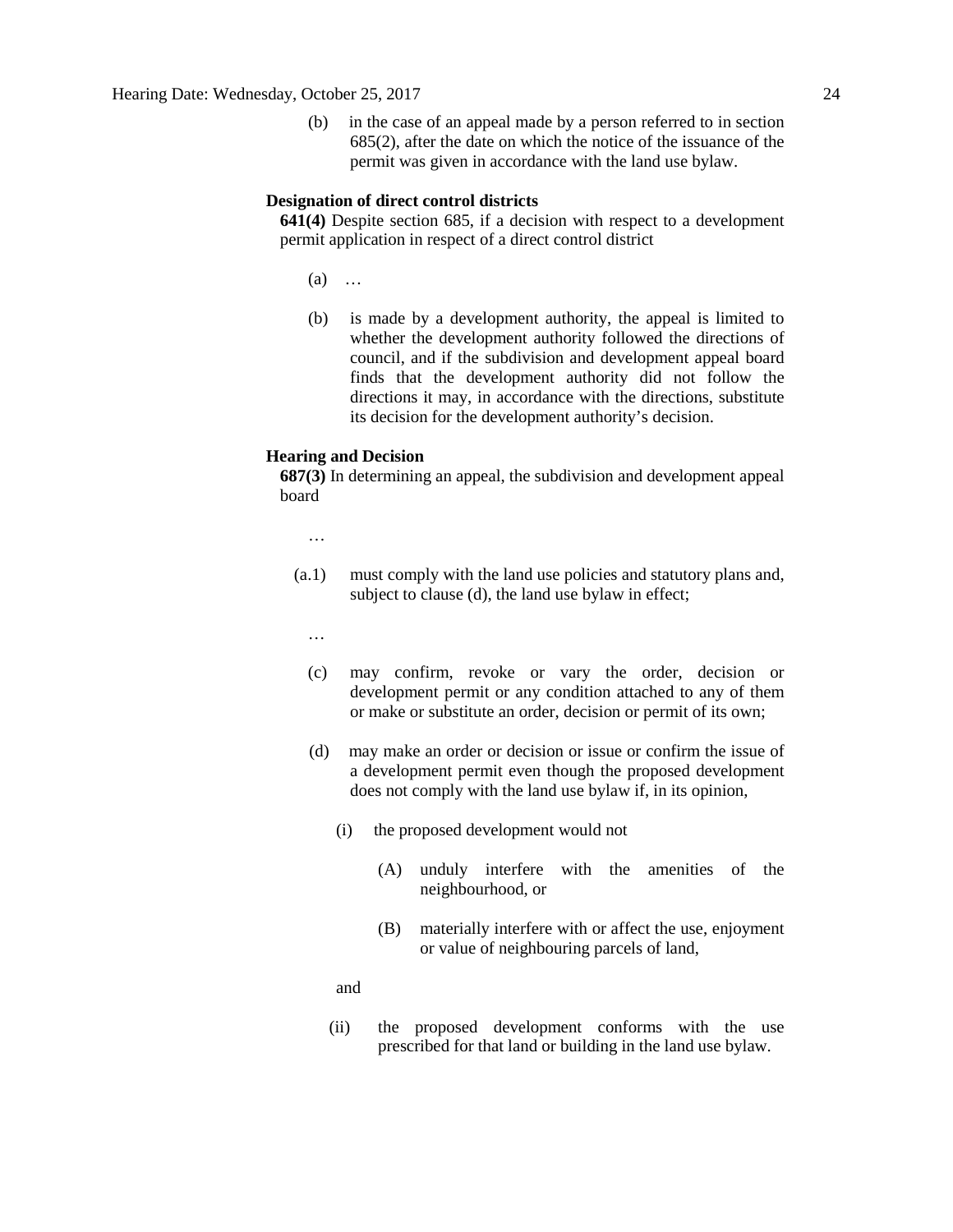## **General Provisions from the** *Edmonton Zoning Bylaw:*

Under section 3.ll of the DC1 Direct Development Control Provision (Bylaw 16136), **Specialty Food Services** is a **listed Use**.

Under section 7.4(49), **Specialty Food Services** means:

development where limited types of prepared foods and beverages, excluding alcoholic beverages, are offered for sale to the public, for consumption within the premises or off the Site. This Use typically relies primarily on walk-in clientele, and includes coffee, donut, bagel or sandwich shops, ice cream parlours, and dessert shops.

Under section 6.1(87), **Public Space** means:

space that is part of an establishment, which is open to the public and not restricted to only employees. Public Space includes any private non-sale hospitality area where products manufactured within the premises are provided to private groups for tasting and sampling. This definition does not include kitchens, administration offices, food or drink preparation areas.

# Section 1 of the **DC1 Direct Development Control Provision (Bylaw 16136)** states:

The purpose of this Provision is to provide transition for the area to become a pedestrian-oriented, urban style commercial mixed Use area, while respecting the character of 104 Street and Gateway Boulevard. This Provision enhances the pedestrian environment by incorporating pedestrian scaled architecture, amenities and landscaping. It allows for industrial, commercial and limited residential Uses.

# *Parking*

Section 7.o states:

The following development regulations shall apply to parking:

- i. the minimum vehicular parking requirements of Section 54.2, Schedule 1 of the Zoning Bylaw shall not be exceeded by more than 10% for surface parking lots to the satisfaction of the Development Officer and Transportation Services.
- ii. development will locate and organize vehicular parking to improve the safety and attractiveness of adjacent streets and any open spaces by: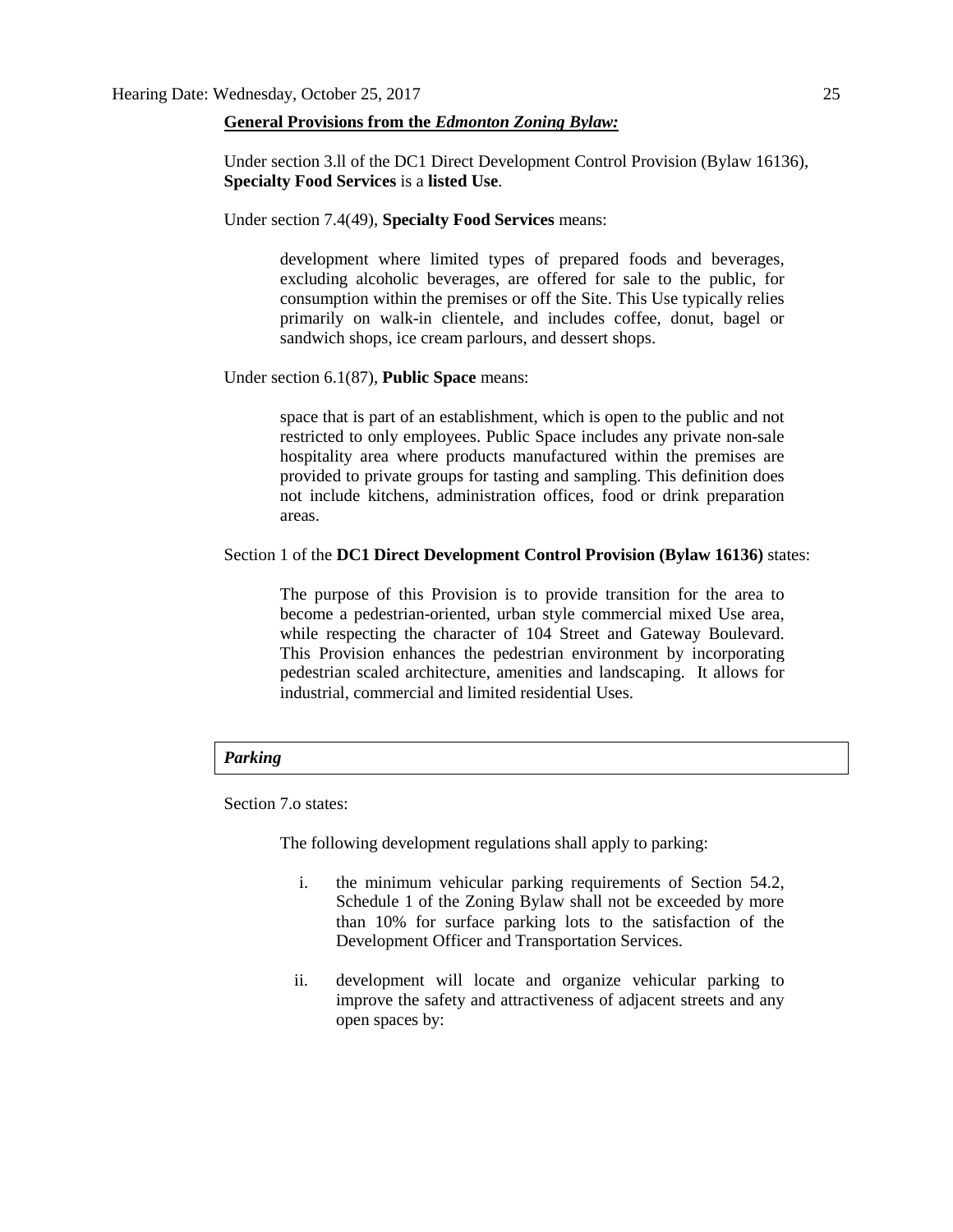A. integrating any above-ground parking structures with building design, and having commercial or other active Uses at grade facing adjacent streets, parks and open spaces;

B. …

Section 54.2, Schedule 1(A)(24) states Specialty Food Services requires a minimum of 1 parking space per 9.6 square metres of public space.

Section  $54.1(2)$ (h) states:

In the case of the multiple Use of a Site, the Development Officer shall calculate the vehicular parking, Bicycle Parking and total off-street loading requirement for each individual Use and the total shall be deemed to be the required vehicular parking, Bicycle Parking or offstreet loading for the Site, unless the applicant can demonstrate that there is complementary use of the parking or loading facilities which would warrant a reduction in the requirements. Where such reduction is made, this shall be considered a variance and the Development Officer shall state the reduction and the reasons for it on the Development Permit.

# **Development Officer's Determination:**

**Parking - There are 0 stalls on Site, instead of 6 (Section 54.2 Schedule1)** [unedited]

# Notice to Applicant/Appellant

Provincial legislation requires that the Subdivision and Development Appeal Board issue its official decision in writing within fifteen days of the conclusion of the hearing. Bylaw No. 11136 requires that a verbal announcement of the Board's decision shall be made at the conclusion of the hearing of an appeal, but the verbal decision is not final nor binding on the Board until the decision has been given in writing in accordance with the *Municipal Government Act*.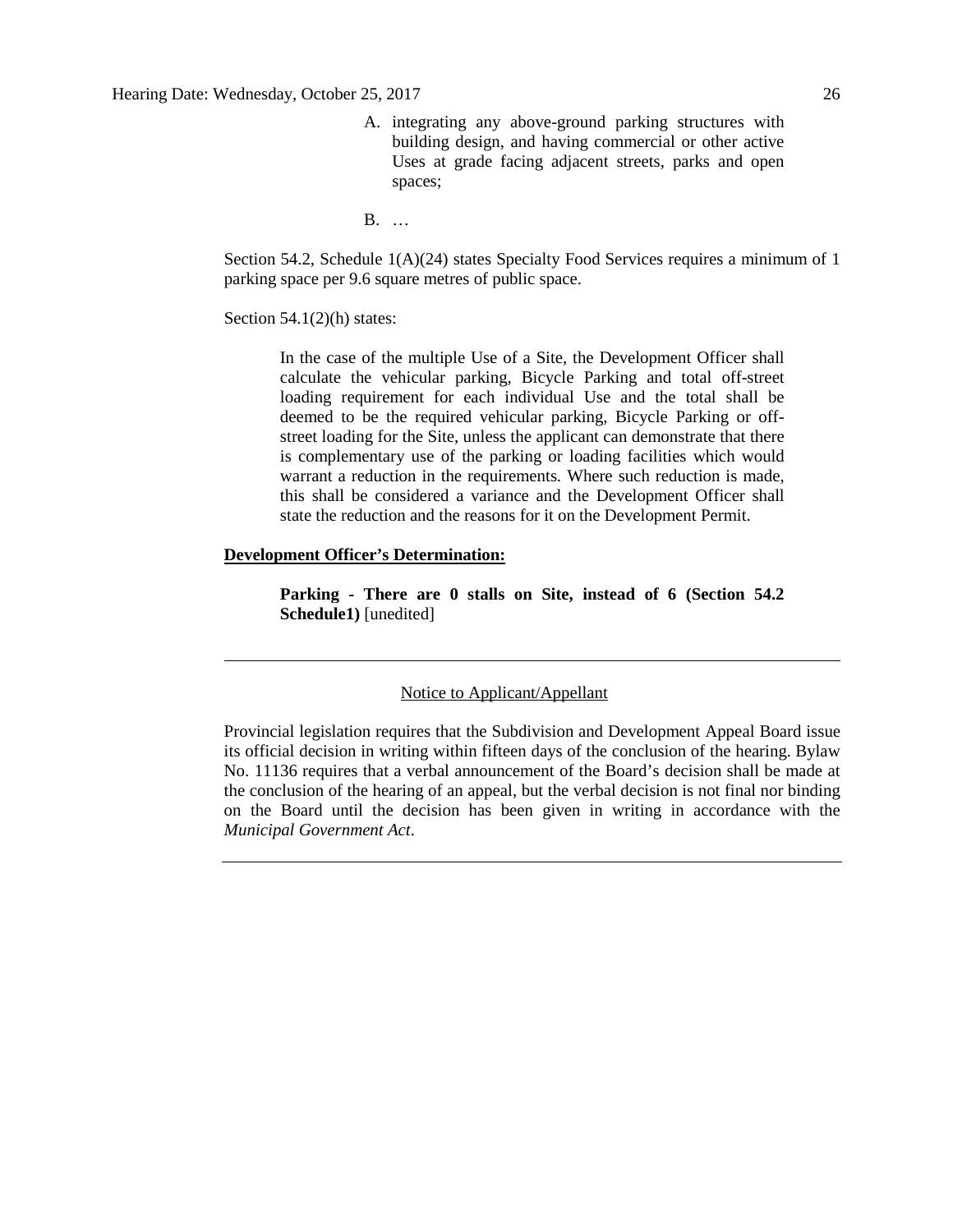| <b>Major Development Permit</b><br>This document is a record of a Development Permit application, and a record of the decision for the undertaking described below, subject to<br>the limitations and conditions of this permit, of the Edmonton Zoning Bylaw 12800 as amended.<br>Property Address(es) and Legal Description(s)<br>10404 - 64 AVENUE NW<br>Plan 3553P Blk 33 Lot 8<br><b>Specific Address(es)</b><br>Entryway: 6404 - 104 STREET NW<br>Building: 10404 - 64 AVENUE NW<br><b>Scope of Permit</b><br>To change the Use of a portion from General Industrial to a Specialty Foods Service Use (9m2 Public Space - Boss Pizza and Roti on<br>Wheel)<br><b>Permit Details</b><br><b>Contact Person:</b><br>Class of Permit: Class B<br>Lot Grading Needed?: N<br>Gross Floor Area (sq.m.):<br>NumberOfMainFloorDwellings:<br>New Sewer Service Required: N<br>Stat. Plan Overlay/Annex Area: (none)<br>Site Area (sq. m.):<br>I/We certify that the above noted details are correct.<br>Applicant signature:<br><b>Development Permit Decision</b><br>Approved<br>The permit holder is advised to read the reverse for important information concerning this decision. | <b>dmönton</b>   | Project Number: 256829518-001<br><b>Application Date:</b><br>JUL 07, 2017<br>September 27, 2017 at 11:45 AM<br>Printed:<br>1 of 2<br>Page: |
|------------------------------------------------------------------------------------------------------------------------------------------------------------------------------------------------------------------------------------------------------------------------------------------------------------------------------------------------------------------------------------------------------------------------------------------------------------------------------------------------------------------------------------------------------------------------------------------------------------------------------------------------------------------------------------------------------------------------------------------------------------------------------------------------------------------------------------------------------------------------------------------------------------------------------------------------------------------------------------------------------------------------------------------------------------------------------------------------------------------------------------------------------------------------------------|------------------|--------------------------------------------------------------------------------------------------------------------------------------------|
|                                                                                                                                                                                                                                                                                                                                                                                                                                                                                                                                                                                                                                                                                                                                                                                                                                                                                                                                                                                                                                                                                                                                                                                    |                  |                                                                                                                                            |
|                                                                                                                                                                                                                                                                                                                                                                                                                                                                                                                                                                                                                                                                                                                                                                                                                                                                                                                                                                                                                                                                                                                                                                                    |                  |                                                                                                                                            |
|                                                                                                                                                                                                                                                                                                                                                                                                                                                                                                                                                                                                                                                                                                                                                                                                                                                                                                                                                                                                                                                                                                                                                                                    | <b>Applicant</b> |                                                                                                                                            |
|                                                                                                                                                                                                                                                                                                                                                                                                                                                                                                                                                                                                                                                                                                                                                                                                                                                                                                                                                                                                                                                                                                                                                                                    |                  |                                                                                                                                            |
|                                                                                                                                                                                                                                                                                                                                                                                                                                                                                                                                                                                                                                                                                                                                                                                                                                                                                                                                                                                                                                                                                                                                                                                    |                  |                                                                                                                                            |
|                                                                                                                                                                                                                                                                                                                                                                                                                                                                                                                                                                                                                                                                                                                                                                                                                                                                                                                                                                                                                                                                                                                                                                                    |                  |                                                                                                                                            |
|                                                                                                                                                                                                                                                                                                                                                                                                                                                                                                                                                                                                                                                                                                                                                                                                                                                                                                                                                                                                                                                                                                                                                                                    |                  |                                                                                                                                            |
|                                                                                                                                                                                                                                                                                                                                                                                                                                                                                                                                                                                                                                                                                                                                                                                                                                                                                                                                                                                                                                                                                                                                                                                    |                  |                                                                                                                                            |
|                                                                                                                                                                                                                                                                                                                                                                                                                                                                                                                                                                                                                                                                                                                                                                                                                                                                                                                                                                                                                                                                                                                                                                                    |                  |                                                                                                                                            |
|                                                                                                                                                                                                                                                                                                                                                                                                                                                                                                                                                                                                                                                                                                                                                                                                                                                                                                                                                                                                                                                                                                                                                                                    |                  |                                                                                                                                            |
|                                                                                                                                                                                                                                                                                                                                                                                                                                                                                                                                                                                                                                                                                                                                                                                                                                                                                                                                                                                                                                                                                                                                                                                    |                  |                                                                                                                                            |
|                                                                                                                                                                                                                                                                                                                                                                                                                                                                                                                                                                                                                                                                                                                                                                                                                                                                                                                                                                                                                                                                                                                                                                                    |                  |                                                                                                                                            |
|                                                                                                                                                                                                                                                                                                                                                                                                                                                                                                                                                                                                                                                                                                                                                                                                                                                                                                                                                                                                                                                                                                                                                                                    |                  |                                                                                                                                            |
|                                                                                                                                                                                                                                                                                                                                                                                                                                                                                                                                                                                                                                                                                                                                                                                                                                                                                                                                                                                                                                                                                                                                                                                    |                  |                                                                                                                                            |
|                                                                                                                                                                                                                                                                                                                                                                                                                                                                                                                                                                                                                                                                                                                                                                                                                                                                                                                                                                                                                                                                                                                                                                                    |                  |                                                                                                                                            |
|                                                                                                                                                                                                                                                                                                                                                                                                                                                                                                                                                                                                                                                                                                                                                                                                                                                                                                                                                                                                                                                                                                                                                                                    |                  |                                                                                                                                            |
|                                                                                                                                                                                                                                                                                                                                                                                                                                                                                                                                                                                                                                                                                                                                                                                                                                                                                                                                                                                                                                                                                                                                                                                    |                  |                                                                                                                                            |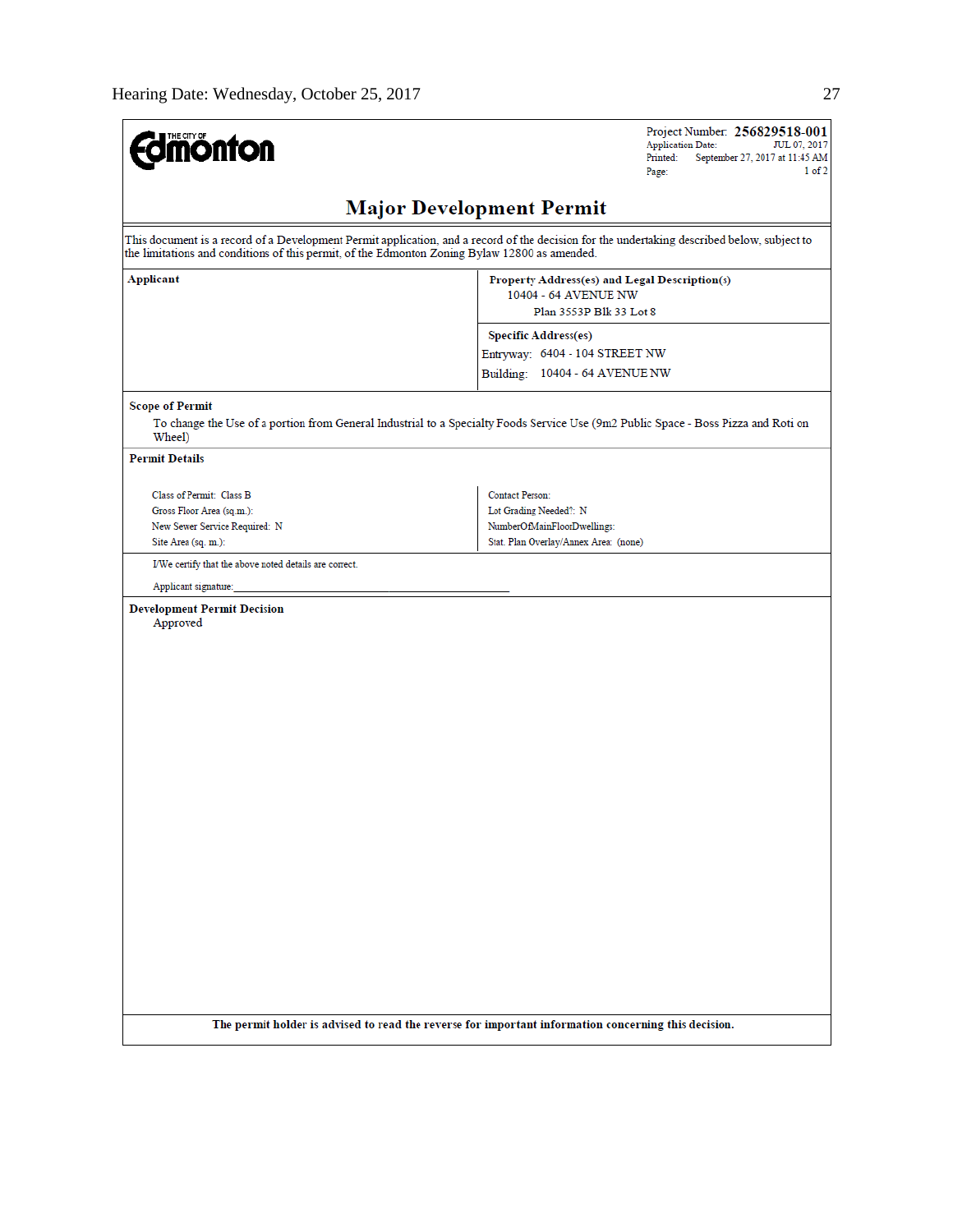| <b>ionton</b>                                                                                                                                                                                                               |                    |                                          |          | Project Number: 256829518-001<br><b>Application Date:</b><br>JUL 07, 2017<br>Printed:<br>September 27, 2017 at 11:45 AM<br>$2$ of $2$<br>Page:                                                                                                                                                                                                                                                            |  |  |  |                                                     |  |  |  |                                                                                                                   |
|-----------------------------------------------------------------------------------------------------------------------------------------------------------------------------------------------------------------------------|--------------------|------------------------------------------|----------|-----------------------------------------------------------------------------------------------------------------------------------------------------------------------------------------------------------------------------------------------------------------------------------------------------------------------------------------------------------------------------------------------------------|--|--|--|-----------------------------------------------------|--|--|--|-------------------------------------------------------------------------------------------------------------------|
|                                                                                                                                                                                                                             |                    | <b>Major Development Permit</b>          |          |                                                                                                                                                                                                                                                                                                                                                                                                           |  |  |  |                                                     |  |  |  |                                                                                                                   |
| <b>Subject to the Following Conditions</b><br>adjoining properties, or interfere with the effectiveness of any traffic control devices. (Reference Section 51)                                                              |                    |                                          |          | 1. Any outdoor lighting for any development shall be located and arranged so that no direct rays of light are directed at any                                                                                                                                                                                                                                                                             |  |  |  |                                                     |  |  |  |                                                                                                                   |
| 2. Any increase in Public Space will require a separate Development Permit application.<br>3. Bicycle parking shall be provided in accordance to Section 54.3 and to the satisfaction of the Development Officer.<br>NOTES: |                    |                                          |          |                                                                                                                                                                                                                                                                                                                                                                                                           |  |  |  |                                                     |  |  |  |                                                                                                                   |
|                                                                                                                                                                                                                             |                    |                                          |          |                                                                                                                                                                                                                                                                                                                                                                                                           |  |  |  |                                                     |  |  |  | 1) This Development Permit is not a Business Licence. A separate application must be made for a Business Licence. |
|                                                                                                                                                                                                                             |                    |                                          |          |                                                                                                                                                                                                                                                                                                                                                                                                           |  |  |  | 2) Signs require separate Development Applications. |  |  |  |                                                                                                                   |
| information.                                                                                                                                                                                                                |                    |                                          |          | 3) A Building Permit is Required for any construction or change in use of a building. For a building permit, and prior to the Plans<br>Examination review, you require construction drawings and the payment of fees. Please contact the 311 Call Centre for further                                                                                                                                      |  |  |  |                                                     |  |  |  |                                                                                                                   |
| as to the presence or absence of any environmental contaminants on the property.                                                                                                                                            |                    |                                          |          | 4) The City of Edmonton does not conduct independent environmental checks of land within the City. If you are concerned about<br>the suitability of this property for any purpose, you should conduct your own tests and reviews. The City of Edmonton, in issuing<br>this Development Permit, makes no representations and offers no warranties as to the suitability of the property for any purpose or |  |  |  |                                                     |  |  |  |                                                                                                                   |
| easements that might be attached to the Site                                                                                                                                                                                |                    |                                          |          | 5) An approved Development Permit means that the proposed development has been reviewed only against the provisions of the<br>Edmonton Zoning Bylaw. It does not remove obligations to conform with other legislation, bylaws or land title instruments such as<br>the Municipal Government Act, the ERCB Directive 079, the Edmonton Safety Codes Permit Bylaw or any caveats, covenants or              |  |  |  |                                                     |  |  |  |                                                                                                                   |
| accordance with Section 21.1 and 17.1)                                                                                                                                                                                      |                    |                                          |          | 6) Subject to the right of appeal the permit is NOT VALID until the required Notification Period expires (date noted below in                                                                                                                                                                                                                                                                             |  |  |  |                                                     |  |  |  |                                                                                                                   |
| Variances<br>Parking - There are 0 stalls on Site, instead of 6 (Section 54.2 Schedule1)                                                                                                                                    |                    |                                          |          |                                                                                                                                                                                                                                                                                                                                                                                                           |  |  |  |                                                     |  |  |  |                                                                                                                   |
| <b>Rights of Appeal</b><br>Amendment Act                                                                                                                                                                                    |                    |                                          |          | This approval is subject to the right of appeal as outlined in Chapter 24, Section 683 through 689 of the Municipal Government                                                                                                                                                                                                                                                                            |  |  |  |                                                     |  |  |  |                                                                                                                   |
| Issue Date: Sep 07, 2017                                                                                                                                                                                                    |                    | Development Authority: BUCCINO, SAMANTHA |          | Signature: _                                                                                                                                                                                                                                                                                                                                                                                              |  |  |  |                                                     |  |  |  |                                                                                                                   |
| Notice Period Begins: Sep 14, 2017                                                                                                                                                                                          |                    | <b>Ends:Sep 28, 2017</b>                 |          |                                                                                                                                                                                                                                                                                                                                                                                                           |  |  |  |                                                     |  |  |  |                                                                                                                   |
| Fees                                                                                                                                                                                                                        |                    |                                          |          |                                                                                                                                                                                                                                                                                                                                                                                                           |  |  |  |                                                     |  |  |  |                                                                                                                   |
|                                                                                                                                                                                                                             | <b>Fee Amount</b>  | <b>Amount Paid</b>                       | Receipt# | <b>Date Paid</b>                                                                                                                                                                                                                                                                                                                                                                                          |  |  |  |                                                     |  |  |  |                                                                                                                   |
| Major Dev. Application Fee<br><b>Total GST Amount:</b>                                                                                                                                                                      | \$271.00<br>\$0.00 | \$271.00                                 | 04273919 | Jul 07, 2017                                                                                                                                                                                                                                                                                                                                                                                              |  |  |  |                                                     |  |  |  |                                                                                                                   |
| <b>Totals for Permit:</b>                                                                                                                                                                                                   | \$271.00           | \$271.00                                 |          |                                                                                                                                                                                                                                                                                                                                                                                                           |  |  |  |                                                     |  |  |  |                                                                                                                   |
|                                                                                                                                                                                                                             |                    |                                          |          |                                                                                                                                                                                                                                                                                                                                                                                                           |  |  |  |                                                     |  |  |  |                                                                                                                   |
|                                                                                                                                                                                                                             |                    |                                          |          |                                                                                                                                                                                                                                                                                                                                                                                                           |  |  |  |                                                     |  |  |  |                                                                                                                   |
|                                                                                                                                                                                                                             |                    |                                          |          | The permit holder is advised to read the reverse for important information concerning this decision.                                                                                                                                                                                                                                                                                                      |  |  |  |                                                     |  |  |  |                                                                                                                   |
|                                                                                                                                                                                                                             |                    |                                          |          |                                                                                                                                                                                                                                                                                                                                                                                                           |  |  |  |                                                     |  |  |  |                                                                                                                   |